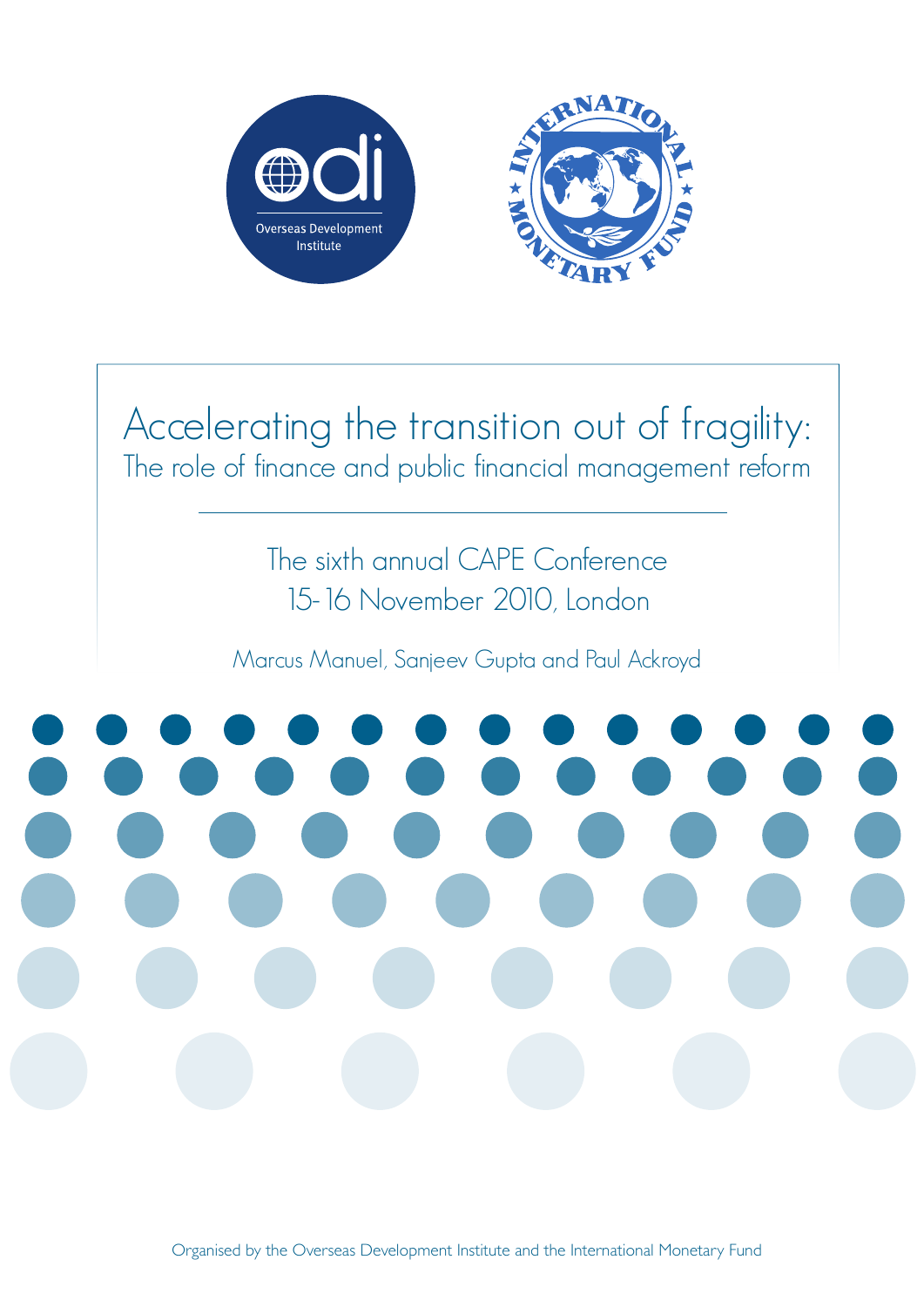ISBN 978-1-907288-33-3

# © Overseas Development Institute, December 2010

Readers are encouraged to quote or reproduce material from this Conference Report for their own publications, as long as they are not being sold commercially. As copyright holder, ODI requests due acknowledgement and a copy of the publication. The views presented in this paper are those of the authors and do not necessarily represent the views of ODI or the International Monetary Fund Management and its Executive Board.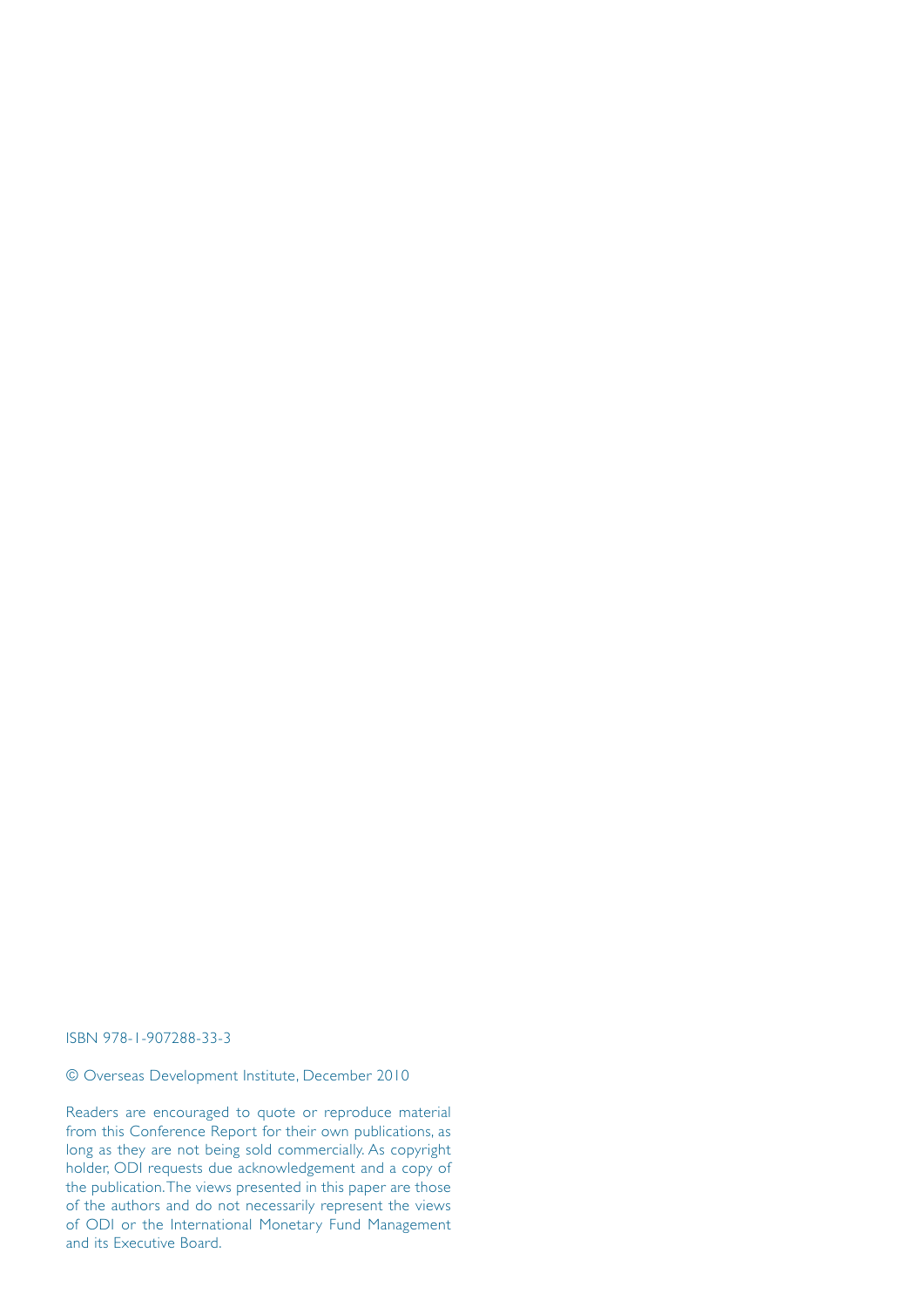

| Abbreviations                                 | $\overline{2}$  |
|-----------------------------------------------|-----------------|
| Acknowledgements                              | 3               |
| Conference conclusions                        | 5               |
| Conference report                             | 7               |
| Annex i - Conference agenda                   | $\overline{14}$ |
| Annex ii - List of participants               | 15              |
| Annex iii - Issue papers                      | 16              |
| Annex iv - Issues highlighted by participants | 24              |
| Annex v - Additional resources                | 25              |

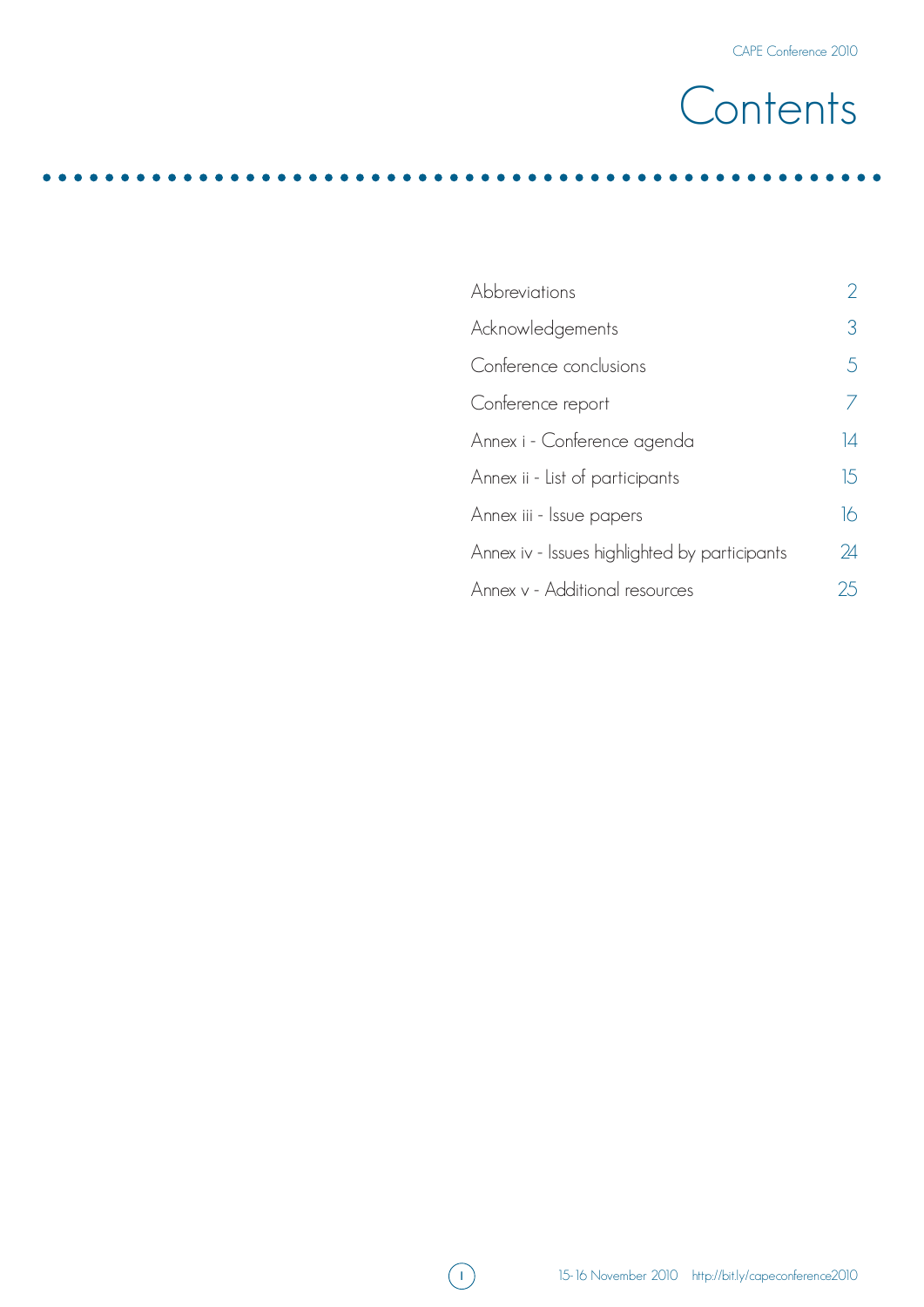# Abbreviations

| CAPE         | Centre for Aid and Public Expenditure                                       |
|--------------|-----------------------------------------------------------------------------|
| <b>DFID</b>  | UK Department for International Development                                 |
| GIZ          | Deutsche Gesellschaft für Technische Zusammenarbeit (formerly known as GTZ) |
| $\mathbb{F}$ | International Financial Institution                                         |
| IMF          | International Monetary Fund                                                 |
| <b>ODI</b>   | Overseas Development Institute                                              |
| <b>PFM</b>   | Public Financial Management                                                 |
| TA           | Technical Assistance                                                        |

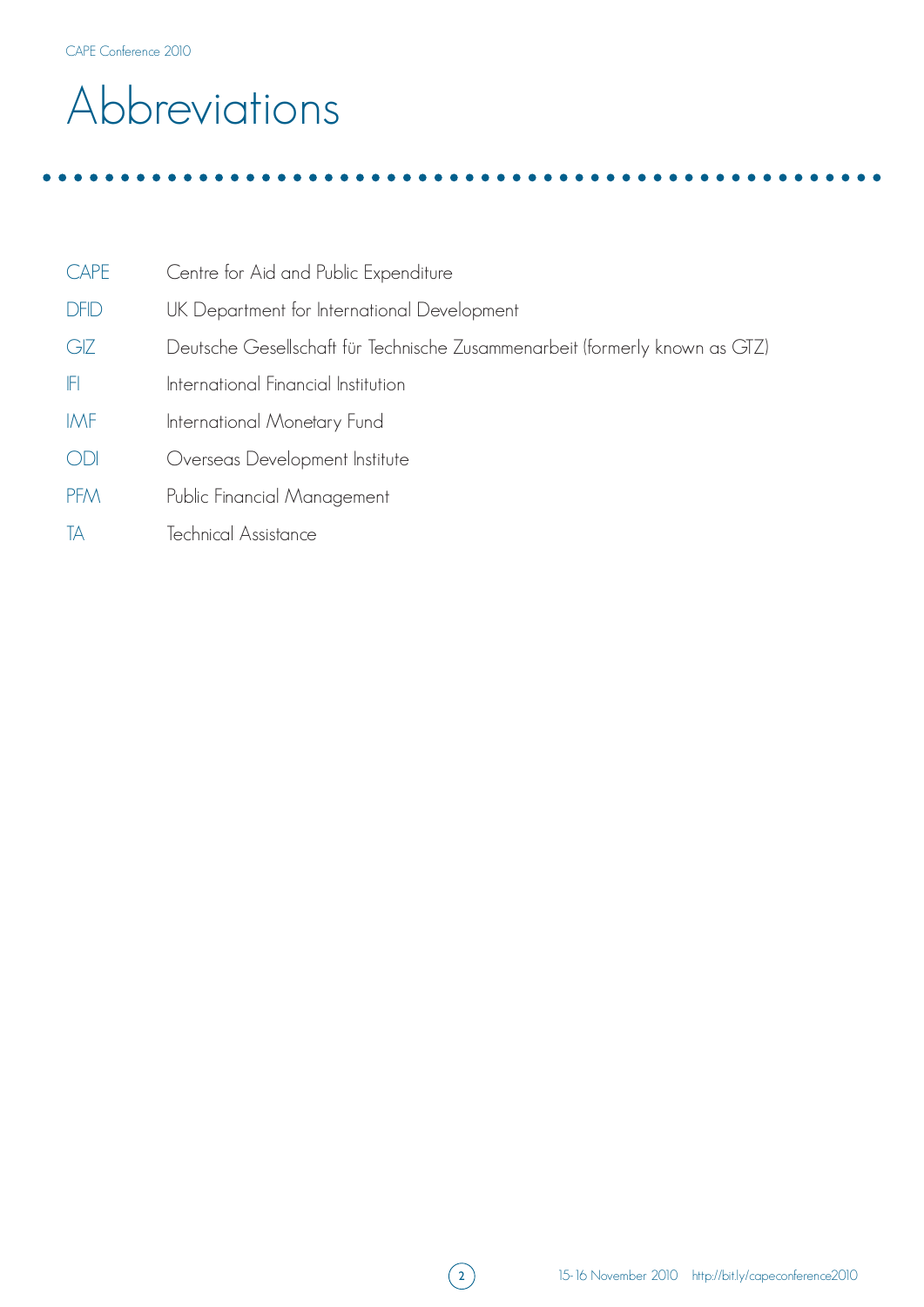# Acknowledgements

The sixth annual CAPE conference was jointly organised with the IMF. The Conference and this Conference Report were made possible by funding from DFID (as part of the Budget Strengthening Initiative programme), GIZ (formerly known as GTZ) and the IMF. Thanks are due to Steve Symansky, who created the Conference discussion paper that informed the debate, and to Greg Smith, Samuel Moon, Heidi Tavakoli and Paul Ackroyd, who provided papers on specific issues. This Conference Report presents summaries of the speakers' presentations and a flavour of the discussion from each of the sessions captured by Alasdair McWilliam. We would like to thank all of those who helped to organise the Conference especially Gareth Thomas, Mafalda Marchioro and Eniola Yussuf and, of course, all participants. The conference was co chaired by Marcus Manuel (Head of CAPE, ODI) and Sanjeev Gupta (Deputy Director of Fiscal Affairs Department, IMF) and was facilitated by Paul Ackroyd (who also co-authored this report).

Further information about the Conference can be found online at: http://bit.ly/capeconference2010

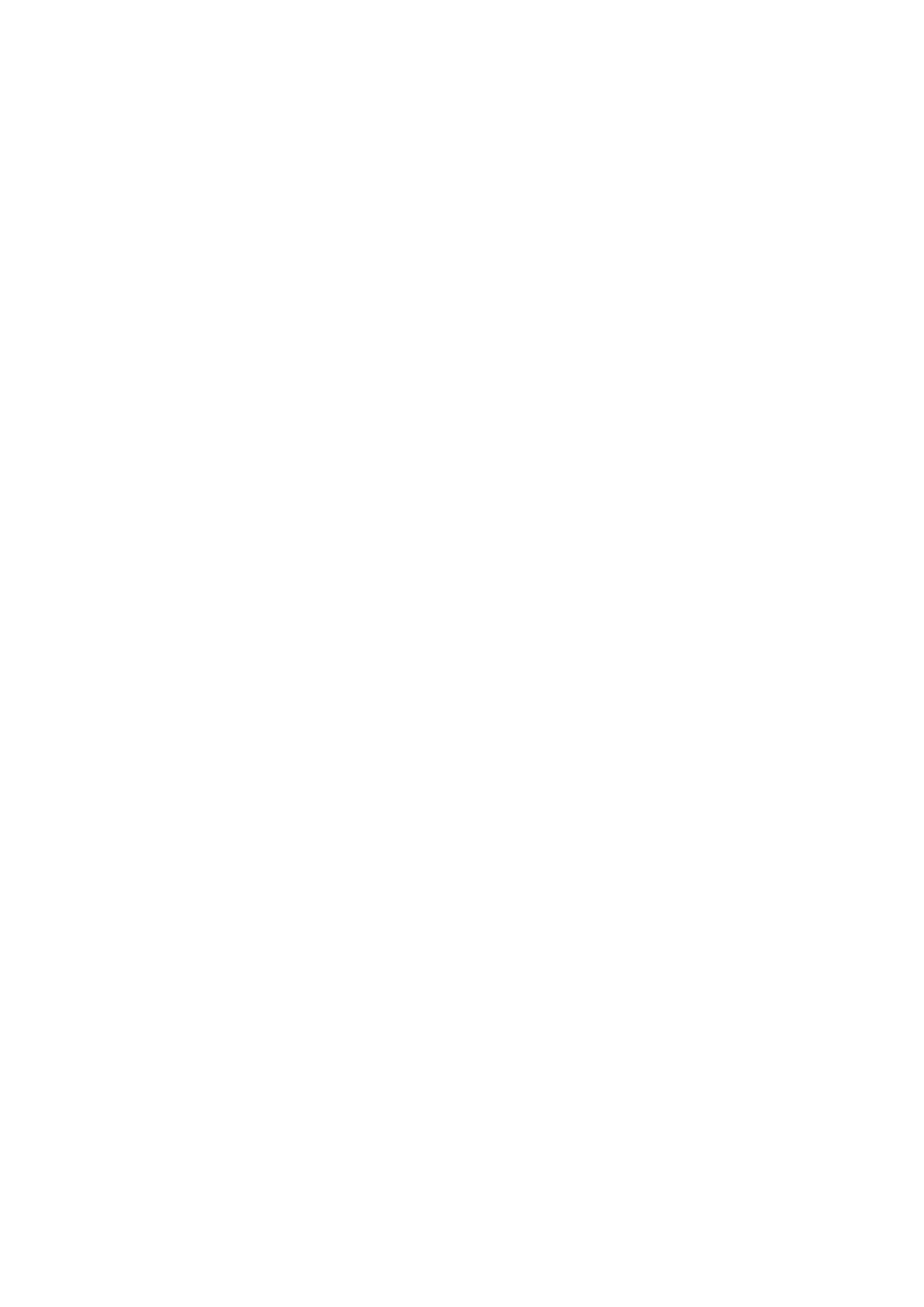# Conference conclusions

In November 2010, around 100 of the world's leading experts<br>in public financial management (PFM) met in London to debate n November 2010, around 100 of the world's leading experts why more progress is not being made in fragile states. Gathered at the sixth annual CAPE Conference, entitled Accelerating the transition out of fragility, these experts focused on the practical and policy aspects of using finance to support fragile states as they make the transition from fragility to stability, and the implications for Public Financial Management (PFM).

The participants included experts who had travelled to London from Afghanistan, Democratic Republic of Congo, Haiti, Liberia, Tajikistan, Timor Leste, Kosovo, Solomon Islands, South Africa and Zimbabwe, with four Ministers of Finance in attendance. They were joined by practitioners with experience of other countries. Despite years of support for reform in fragile states, there were still differences of opinion on many issues. However, the discussions provided clarity on seven key issues:

- 1. Donors are not respecting government ownership and are micromanaging aid delivery despite commitments to the Paris aid effectiveness agenda in fragile states. We heard accounts from four Ministers of Finance of the difficulties they have had in managing the donor relationship and were struck by the comment that it was only possible to gain control of the reform process once domestic revenues had reached a high enough level to marginalise the influence of donors.
- 2. Participants recognised that PFM reform in fragile states requires a major change in management practices and buy in from a wide range of stakeholders in the country, with important administrative and political implications. It is not a technocratic fix. Yet there seem to be few country examples of properly designed and applied change management processes.
- 3. Current procurement procedures required by the international community are too complex and cumbersome for fragile states. While such processes reflect a valid need for accountability, it seems that the balance between accountability and development progress is insufficiently considered.
- 4. Inadequate pay levels in the public service in fragile states are having a serious effect on the sustainability of reform. In this regard, the policymakers are faced with a difficult choice between retaining qualified staff and ensuring a sustainable fiscal position, without impeding private sector development.
- 5. As fragile states move towards more democratic structures the role of Parliaments in the budget process would become more important. While there is no unique model for interfacing with Parliament, more attention needs to be paid to it to enhance budget transparency.
- 6. Too much time can be spent making legislative changes. Often these are not necessary because administrative regulations will do as well and the implementation capacity often does not exist to back up the legislation.
- 7. Finally, the conference demonstrated that collectively we are not learning as much as we can from the range of fragile state experience. Bringing together representatives from such a diverse group of countries, all of them struggling with the same problems can be enormously productive.

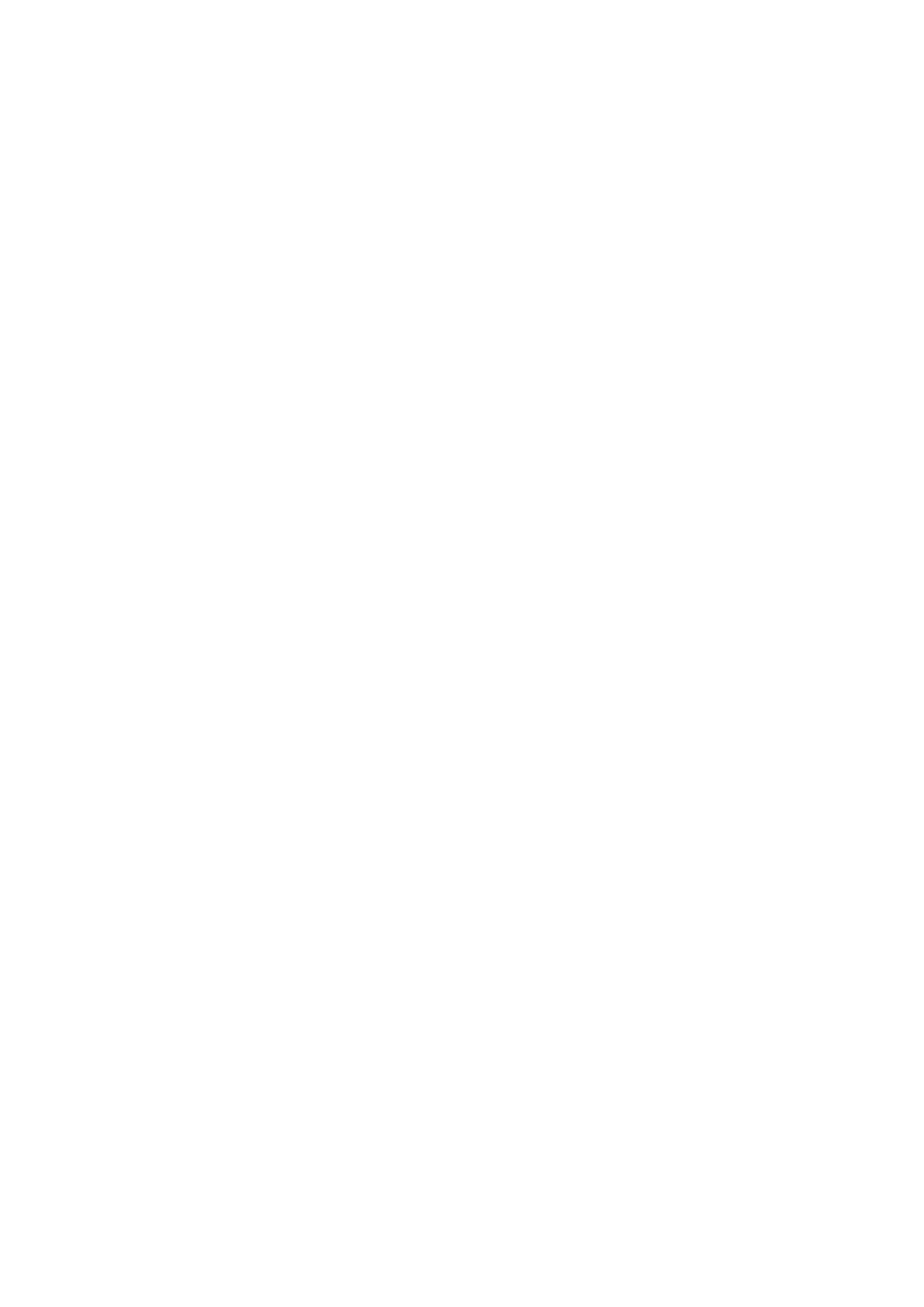# Conference report

The sixth annual CAPE Conference 2010 was jointly organised by the Centre for Aid and Public Expenditure at ODI, and the Fiscal Affairs Department of the International Monetary Fund (IMF). The Conference was held in London on 15 and 16 November, 2010.

This was the sixth conference on development finance and public financial management reform. This conference focussed on the practical and policy aspects of how to use finance to support fragile states in their transition out of fragility and the associated implications for public financial management.

The conference consisted of facilitated panels and plenary discussions across five sessions. Discussion over the two days covered four main themes.

- Delivering effective financial support  $-$  joining the dots from Afghanistan to Zimbabwe.
- Developing local financial management capacity moving from quick fixes to sustained reforms.
- The role of transparency and accountability.
- Public financial management reform in fragile states what is working and why.

Ahead of the conference, ODI produced issue papers to help stimulate the discussions on the days of the conference itself. The lessons learned were captured in audio recordings, video footage and in this Conference Report.

# The context: why this conference, and why now?

Fragile states pose some of the most pressing and complex development challenges. In spite of a growing focus on their situation, there is also growing concern at the perceived lack of progress in their transition from fragility to stability and development.

The organisers of the conference, ODI and the IMF, consider that the role of finance and the related issues around public financial management (PFM) systems are key to advancing progress, but progress remains disappointing, despite an enormous amount of experimentation and discussion.

Marcus Manuel, Head of The Centre for Aid and Public Expenditure (CAPE) at ODI hoped that bringing together representatives of fragile states and donors, as well as academics and practitioners, would help to take stock of present knowledge and shed light on why progress is not fast enough. *'We are being too slow in helping these countries,'* he said. *'We are seeing many of* 

*the same problems coming up again and again and we wanted to move beyond a statement of what the problem is to ideas of what we can do to change the situation.'*

In his opening remarks to the Conference, Sanjeev Gupta, Deputy Director of the Fiscal Affairs Department of the International Monetary Fund (IMF) expressed his hope that the conference would identify areas where more needs to be done, areas of lower priority, and areas where things need to be done differently or that need greater understanding. *'We all know what the problems are' he said, 'but not much has happened. So the question is why they have not been acted on'*.

A bridge in Liberia remains unrepaired after five years. '*Why?*' asked Marcus Manuel.

### What is different about fragile states?

There are many different definitions of fragility, and some States are sensitive to the 'fragile' label. The conference did not spend time trying to define fragility, but recognised that there were a group of states (or proto-states) that are characterised by:

- Very low human capacity
- Deteriorated or non-existent physical capital and operating systems
- Minimal domestic revenue, and
- The need to move the focus from establishing security and stability towards promoting development.

For these reasons, the provision of finance and the pursuit of PFM reform cannot proceed as they do in more stable and capable developing countries.

#### Context is everything

Conference participants included representatives from a range of fragile contexts: Afghanistan, Democratic Republic of Congo, Haiti, Kosovo, Liberia, Tajikistan, Timor Leste, and Zimbabwe, as well as practitioners with experience of other contexts, including Cambodia and Iraq. While these exhibit some of the same problems, their administrative systems, political contexts and history vary enormously.

*The conference stressed that these differences in context need to be recognised in the design of PFM reform*, but too often donors and international experts advocate approaches that have worked elsewhere, including in more stable countries, overlooking specific local circumstances.

There was a tension at the Conference between those who wanted to develop models of strategic change or menus for action, and those who felt it was necessary to do more work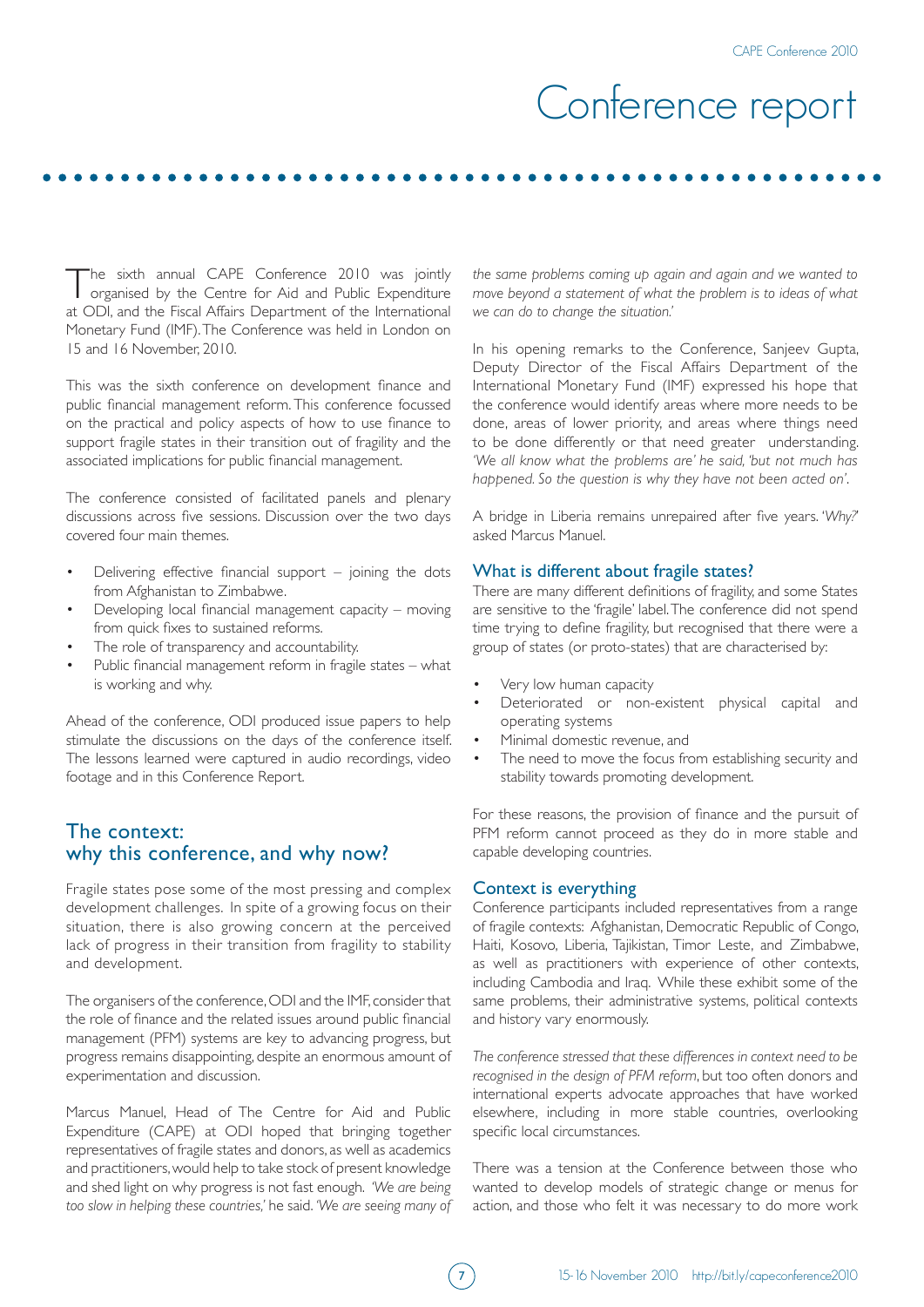to document case studies. Some felt that there was a need to invest more in analysis of the causes of fragility and focus on results that assist the transition out of fragility.

In general, participants felt that *the international community needs to adjust its expectations* on what can be achieved in fragile states. Unless they do so, the gap between intentions and progress will continue to disappoint.

### Pace versus sustainability

There is a tension in fragile states between getting development results on the ground and building sustainable systems. Participants had divergent views on how to balance the speed of reform and physical progress versus building sustainable capacity.

Strong feelings were expressed on the need for *more emphasis on getting the money moving to deliver development impact*, and less on the process of PFM reform. It was argued that a paradigm shift is necessary to move towards outcomes rather than processes.

However, given that fragile states have, by definition, very weak capacity, the only way to get the money moving more rapidly to build infrastructure and service delivery is to rely on external resources, be these new accountability software, expatriate advisors, or the use of imported procurement systems. While these may advance progress, the lack of attention to sustainability means that there is no sustainable capacity once the external intervention is withdrawn. Another school of thought, therefore, argues for a stronger emphasis on capacity building and, by implication, a willingness to accept slower development progress.

# Delivering effective financial support

## The provision of external finance

Reliance on external funding, particularly from donors, is a feature of fragile states. It was noted, however, that the volume of resources devoted to fragile states often falls as they move away from the initial post conflict and humanitarian situation, including funding for security activities through UN peacekeeping forces. The shift towards development programmes supported by multilateral and bilateral donors is thus accompanied by a reduction in total funding. *Some questioned whether donors had a sufficient appetite for risk* in supporting development in fragile states. Taking risks had paid off in Afghanistan and Sierra Leone.

Finance Ministers at the Conference complained about the lack of predictability in the delivery of development aid. They would prefer that development assistance be provided through government systems as much as possible, and preferably in the form of budget support. Donor representatives, however, pointed out that budget support accounts for a relatively small proportion of total aid globally and, for many donors, it seems to be falling out of fashion.

The use of donor conditionality was also criticised. It was felt the conditions rarely recognise the local context and that they should not represent an 'on /off switch'. Some participants wondered why PFM reform should ever be a condition for aid.

Participants strongly supported the delivery of aid through both budget support and other forms of aid using government systems. The conference also noted the innovation of the African Development Bank's Fragile States Facility, and felt that there should be more effort to design innovative financing mechanisms that could support fragile states more effectively than conventional development financing mechanisms.

The need for government ownership and leadership of reform processes is now part of mainstream thinking in development and was reiterated. There was, however, almost universal acknowledgement at the conference that this is not happening in practice in most fragile states.

The amount of aid funding they provide gives donors a dominant role in many fragile states. *Participants felt that there was often a mismatch between the reform priorities of donors and recipient governments*. Donors were not observing their own rhetoric about respecting country leadership. The Ministers of Finance, in particular, were critical of the role of donors in micromanaging reform efforts.

'*Some donors came with a prescription and did the reform for us.... the context was not considered, the preconditions were not considered and did not have a good link with other systems in the country*.'

*Mustafa Mastoor, Deputy Minister of Finance, Afghanistan* 

This generated discussion around two major issues: how to increase government leadership of PFM reforms and how to place donors in a supportive rather than a driving role.

## Government leadership

While the conference recognised the need for greater government leadership and ownership, the complexities were not underestimated. It was stressed that the budget is a political process and that PFM is not just a technical fix.

To be effective PFM reform needs the buy in of politicians, but it is unlikely to be the main priority, even for the Minister of Finance. Furthermore, the Ministry of Finance is just one part of a government, and more effort is needed to obtain buy in from other agents such as parliamentarians and other line ministries. It is important to think about incentives for PFM reform and how it can operate in systems where informal norms take precedence over formal rules. In Liberia, for example, there have been serious issues with the implementation of reforms as a result of the lack of cooperation from former warlords.

'*Reforms initiated by donors are difficult to implement and reforms initiated*  by countries are difficult to get financed. Reforms are then much better *developed and implemented in the context of a partnership between donors and host countries*.'

*Mustafa Mastoor, Deputy Minister of Finance, Afghanistan*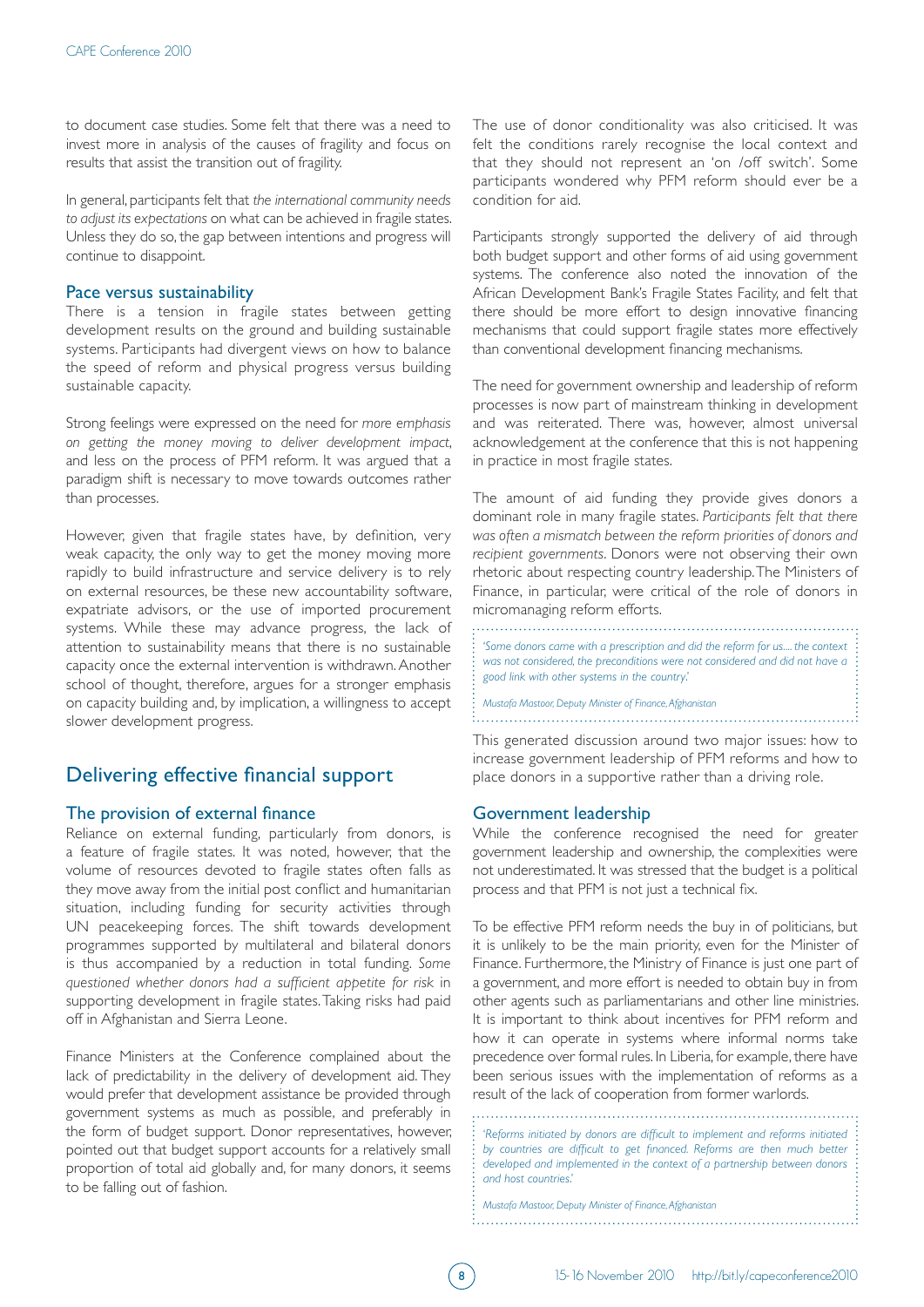Government ownership cannot be forced. Donors should try not to undermine government leadership and *should be prepared to enter into more flexible agreements, with aid resources linked to the delivery of results*. The Minister of Finance for Timor Leste made a persuasive case, pointing out that her ability to provide leadership increased as domestic resources increased, and as the resulting influence of donors decreased.

#### Donor behaviour

Donors were characterised as being uncoordinated and competitive in fragile states, with a large number of donors using different systems and proffering different advice seen as a major problem. The additional burden often placed by donors on fragile states was characterised as sometimes violating the OECD-DAC principle of 'do no harm'.

'*It seems to me (from hearing the ministerial presentations) that a great deal of harm is, in fact, being done*.'

*Alison Evans, Director of ODI and Chair of Ministerial Panel* 

Traditional donors were seen as being guilty of micromanagement, while the emerging donors such as China and India were thought by some to offer a better model, even though they tended to show less interest in PFM reform. Some at the conference advocated greater use of multilateral channels to reduce the proliferation of donors. The use of multi-donor trust funds had been found to be useful in some instances. Participants felt that donors were not sufficiently aware of PFM issues. It was also noted that few fragile states had a PFM coordination group and their establishment was recommended by participants.

'*Most donors at the beginning would prefer to use a lot of parallel systems or project implementation units and project financial management units… there is not enough emphasis on transfer of knowledge*.'

*Augustine Ngafuan, Minister of Finance, Liberia*

Donor representatives cautioned that local government ownership needed to be addressed alongside the increased emphasis on accountability within donor countries and the increasing demand for attribution of results to donor efforts. Some participants, however, questioned whether resultsoriented aid was suitable to post conflict and fragile states where the risk of failure is higher.

Participants noted that efforts by donors to coordinate themselves had been disappointing and some recommended that *government leadership was essential to provide the framework within which donors can work*. Others felt that donors should take greater responsibility for their collective actions.

| $\frac{1}{2}$ 'Donor coordination has to be a process led by the country itself. |
|----------------------------------------------------------------------------------|
| : Patricia Alonso Gamo, Senior Adviser IMF                                       |
|                                                                                  |
| : 'Donors should take on the responsibility to coordinate and not play games.'   |
| : Emilia Pires, Minister of Finance, Timor-Leste                                 |

#### **Procurement**

There was a surprising amount of discussion on the issue of procurement, particularly the role of the International Financial Institutions (IFIs). It was widely felt that *the rigid application of complex procurement processes was a major contributor to slow disbursement of aid* with serious consequences for the implementation of development programmes.

Augustine Ngafuan, the Minister of Finance from Liberia, explained the major problems he had encountered with IFI procurement regulations, which made it very difficult to integrate domestic business into contracting relationships. It was suggested that more simple and flexible rules could be introduced for lower value contracts.

'*Procurement is a major challenge in a post conflict country…. we need to find some rules that tally with post conflict realities*.'

*Augustine Ngafuan, Minister of Finance, Liberia* 

Procurement laws developed by international organisations are designed to meet a very high standard of fiduciary control, but it is difficult for fragile states to manage their complexity. It was recognised that IFI procurement practices were designed to provide accountability to their shareholders and that changing them would be difficult. Some participants were concerned that the abandonment of the standards without caution could make bad procurement practice the norm. Good procurement practice, they argued, is necessary to ensure good use of scarce resources as well as to reduce corruption.

It was pointed out that the intensive scrutiny of procurement contracts was resource intensive and that there could be a tradeoff between procurement scrutiny and development impact if procurement processes are slowing the release of funds. What is needed is a simpler process that maintains good standards of procurement control without overloading countries with systems that are too complex.

The conference recognised that there are no easy answers to this dilemma. There is a need to *balance the fiduciary and development aspects of procurement* and the majority feeling at the conference seemed to be that the fiduciary concerns had become too dominant, to the detriment of development. The conference considered this an issue that the development community needs to address as a matter of urgency.

'*Procurement systems and guidelines seem to be a major issue in fragile states... the Fragile States Unit has not been able to convince colleagues in the procurement department that we should make it simpler.*'

*Barbara Barungi, Fragile States Unit, African Development Bank* 

9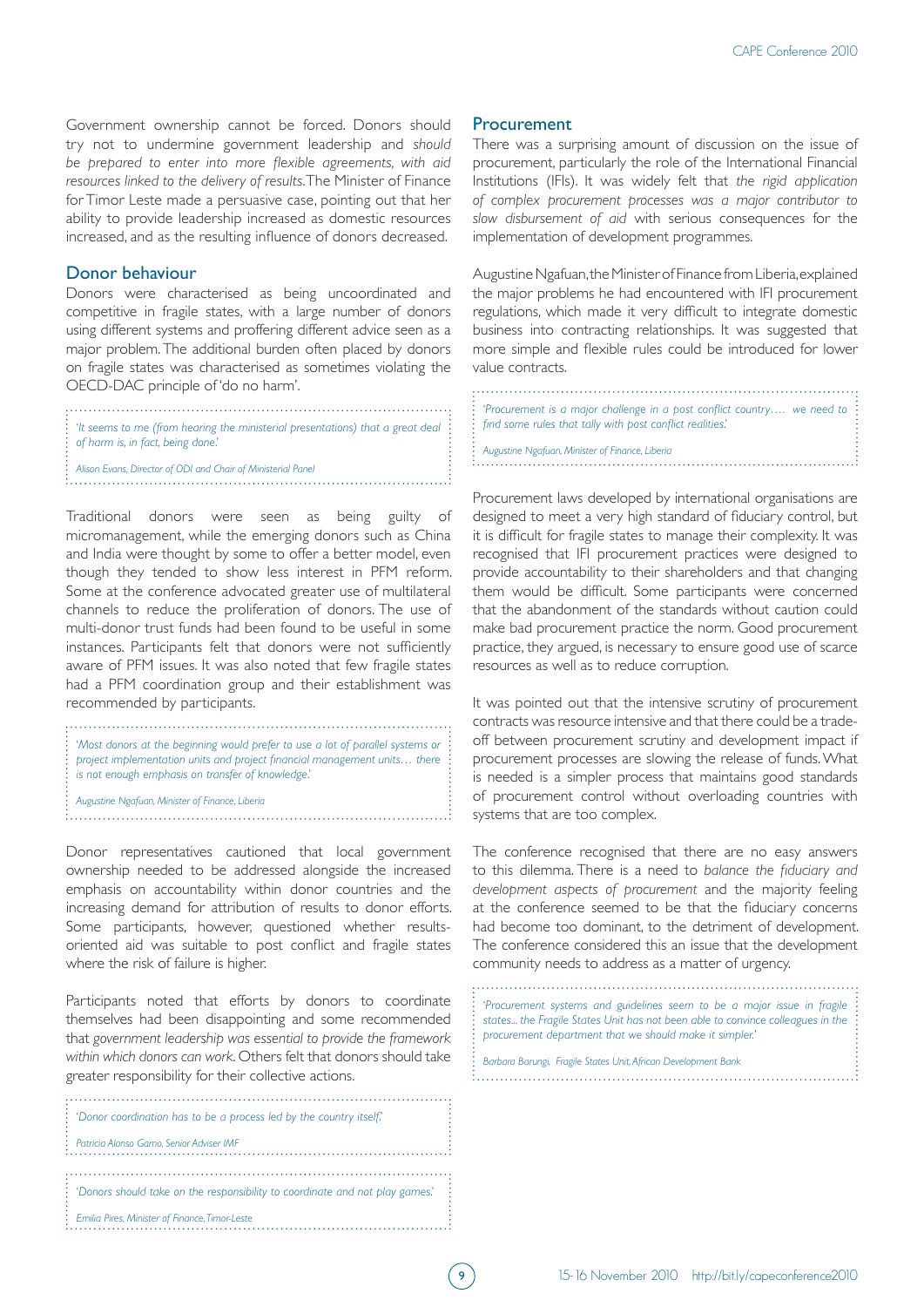# Developing local financial management capacity

Some of the most stringent criticism at the CAPE Conference was directed at the way in which donors supply technical assistance (TA) to support PFM reform. TA was characterised as uncoordinated and ad hoc. Participants felt that TA too often consists of providing external experts who are insufficiently qualified, and who try to introduce systems with which they are familiar and that may well have worked elsewhere, but are inappropriate in the local context.

It was stressed that capacity substitution is not the same thing as capacity building. Sometimes expatriate TA was not even good at filling gaps. In South Sudan, for example, it took a year for the international community to find the procurement experts that were needed. Most participants characterised capacity building efforts as inadequate, with one panellist estimating that less than 5% of the TA being provided in fragile states is really building capacity.

Opinions were divided, however, on the role of long-term TA. Some argued that this is valuable and indeed essential in the early stages of the movement out of fragility and that it is quite appropriate for expatriates to fill line management tasks. Others argued that this is rarely, if ever, appropriate, leading to distortions and a lack of sustainability. They felt that outsiders can create tensions and lower morale among local staff. The expertise of some "experts" is often felt to be quite shallow, leading them to try to implement best practice reforms without an understanding of the local context and a focus on form rather than function. Some felt that the donor agencies providing TA do not work closely enough with governments and domestic political actors to understand the all-important context.

Training, it was agreed, is not necessarily the same as capacity building. Training is often conducted in an ad-hoc manner and many contractors brought into fragile states have little idea how to build sustainable capacity. It was felt that training needs to be incorporated into agreements with international contractors to build capacity. Some thought that the emphasis on individual training is misplaced and that more effort should be put into training cadres of staff or setting up specialised training institutes.

Some participants argued that the functions of post-filling should be separated from those of training, while others argued that the most effective training was mentoring of local staff onthe-job by expatriate staff. Most participants agreed, however, that more thought needs to be given to *drawing up technical assistance strategies* with an appropriate balance of long-term and short-term assistance, international and local experts, and an exit strategy from long-term technical assistance. The National Economic and Fiscal Commission in Papua New Guinea was thought to be a good example of a mix of local and international staff in line management positions.

The effort donors put into capacity building was thought to be inadequate in almost all cases. Some participants argued that it is best to work with existing institutions on the ground as a starting point for building capacity, rather than wholesale institutional reform. There are very few circumstances in which there is no capacity and the first priority should be to make best use of the capacity that does exist. Capacity building is a long term activity and needs sustained support. In this area, as in others, participants agreed that government leadership was essential.

 Good examples of domestic capacity building initiatives were cited, including Uganda's Economic Analysis Unit and the Afghan Treasury, where a number of international experts have worked alongside a cadre of locals paid only a little more than standard local salaries scales to provide training on the computerised system and have left behind a functioning and sustainable system praised by the international community.

'*Capacity building is one the most difficult issues; you have to know what you're doing, be committed to doing it and have the resources to commit to it over time.*'

*Abdi Ali Issa, Horn Economic and Social Policy Institute*

## Civil service reform and pay

The conference recognised the close links between PFM reform and wider civil service reform, agreeing that it is rarely possible to consider PFM reform without placing it in this wider context. Pay was a particularly difficult issue. In most fragile states, as in many other developing countries, pay levels in the public sector are too low to attract and retain qualified staff. Loss of staff as a result of inadequate pay levels is one of reason why technical assistance is often ineffective. Because many of the same skills are required in the public and private sectors, key public sector jobs need to pay competitive salaries.

Donors and NGOs are often culpable in paying higher salaries to attract government staff away from the public sector. A number of efforts have been made over the years to address pay incentives for key staff through forms of salary supplementation but these have rarely been sustainable. Increasing public service salaries was not only very expensive but also has knock-on effects in the private sector.

Participants agreed that this issue has had too little attention from donors and recipient governments. It was argued, by some, that the solution lies in proper human resource planning and decompression of standard salaries to create the margins for skilled people, although this is often politically difficult.

It was suggested that each ministry should *develop a proper human resource strategy and plan* so that long term advisors could be properly positioned within the ministries, with incentives to transfer skills and leave behind sustainable capacity.

'*Until such time as governments are able to be competitive employers of their own people we will never be able to build sustainable institutions.*'

*Richard Manning, Chair session 1* 

10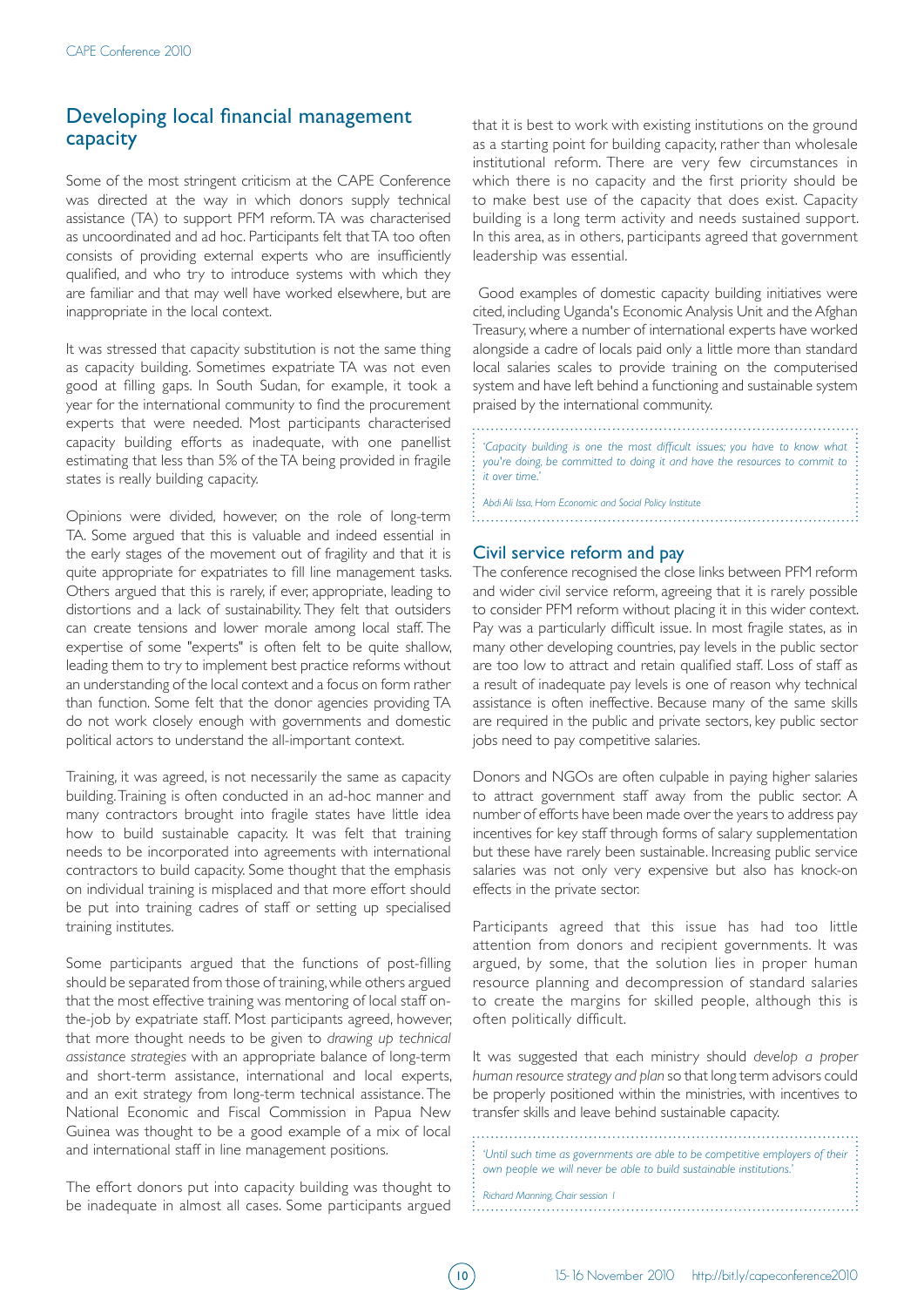# The role of transparency and accountability

The importance of public accountability measures and budget transparency were stressed during the CAPE Conference. It was felt that *accountability and transparency should not be left until later in the PFM reform process but should proceed alongside the 'supply' measures*. Accountability to the Parliament and to the public enhances institution building.

However, establishing accountability is resource intensive and can only take place over the longer term. It requires a solid institutional base and donors should not demand unrealistic accountability up front.

The session on accountability and transparency focused on Parliamentary accountability, which was felt to be crucial in a PFM system. It was pointed out that even within developed countries there is no one model of parliamentary accountability for the budget. As shown in the graph in some countries, such as the US, the legislature has a very strong role in budget preparation and approval. In others, such as the UK, its role in budget approval is much weaker. There is often a trade-off between the effort that a legislature puts into ex ante approval of the budget and accountability scrutiny.



These institutional roles take a long time to develop. Parliaments are often part of the corruption problem and they need to become partners in the accountability process. Parliamentarians often use budget processes to bargain for personal benefits and the timeframe for budget debate is often limited. Participants agreed that there is a need to *build budget analysis capacity and the understanding of audit procedures in parliaments*.

State audit institutions also have a key role to play. There will, inevitably, be tensions between audit institutions, parliaments and ministries of finance, but the potential role of audit institutions was illustrated by the Auditor Generals from Liberia and Zimbabwe at the conference. Donor finance and support has been essential, for example, in establishing the Audit Commission in Liberia. Its role has been built upon its independence from the President; its operational independence; ability to hire, fire and remunerate staff; and its financial independence. Some participants also stressed the importance of internal audit procedures.

'*Transparency does not need to wait... some of the countries that have made the most progress in the Open Budget Index in recent years have been fragile states.*'

*Paolo de Renzio, International Budget Partnership*

Transparency forces the government to monitor its own expenditure. *Making Budget information available is a necessary condition for other forms of accountability*, including accountability to the public. Budget data can be made available rapidly at relatively low cost; it may only be a question of making available in the public domain what is already available inside government systems.

Transparency needs to be institutionalised and made irreversible through the involvement of civil society. In Palestine, for example, the Government has responded to pressure from civil society and greater transparency has been achieved by the making available of financial data online and by the regular publication of reports.

*International norms for budget transparency are needed to assist the adoption of common standards and measures and empower local actors to lobby and implement reform*. The potential impact of exercises such as the Open Budget Index was stressed.

Levels of illiteracy may impede transparency reforms and it may be necessary to invest in institutions that can analyse budget data and disseminate the results in a way that is readily understandable to all citizens. The role of the media, for example, in supporting accountability is often undervalued and unsupported.

Some, however, were concerned that donor pressure to consult extensively on the budget process slows down reform and absorbs capacity that is already limited. There were also concerns on whether uneducated voters could use budget information effectively, and concerns that budget transparency might inhibit the ability of Ministers of Finance to take decisive action.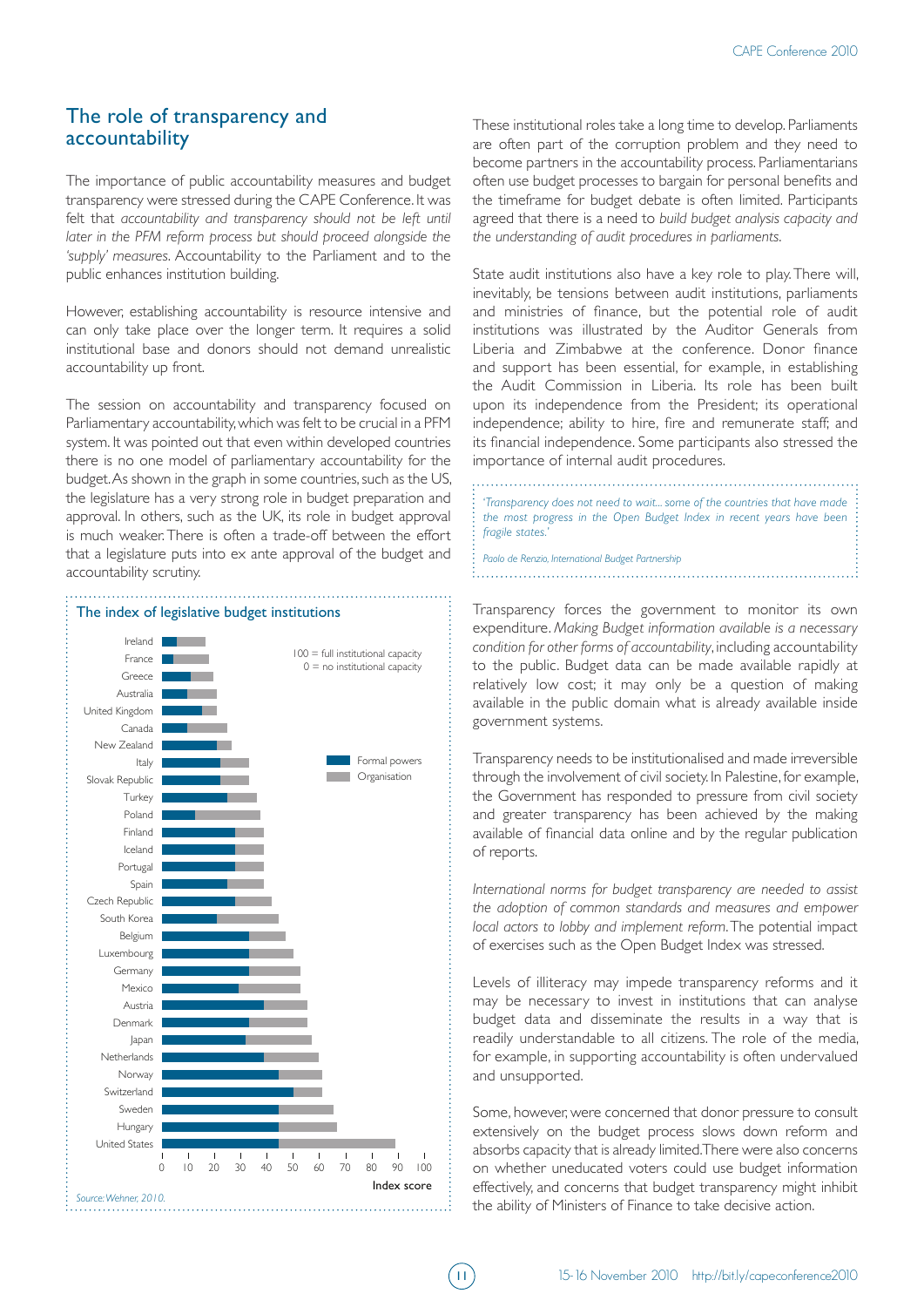Aid transparency is also important. The conference felt that *donors should take more seriously their responsibilities for reporting to recipient governments* on the expenditure of aid funds, using the governments' own charts of accounts. Providing enough good quality information at the right time on donor expenditure allows recipient governments to incorporate this information into their own budget processes and documents. One panellist felt that the runup to the Fourth High Level Forum on Aid Effectiveness in Korea next year was an unparalleled opportunity to push transparency issues.

### Building local accountability

Pressure for donor accountability sometimes impedes the building of domestic accountability to local civil society and taxpayers and to parliaments.

One way to resolve the tensions created by the need for donors to demonstrate results and account for their own resources is to *build local accountability mechanisms* that provide domestic controls over the executive and satisfy donor accountability requirements. The conference felt that donors and recipient governments should work more in partnership to build the institutions of local accountability and that donors should be prepared to provide the incentive of greater financing flexibility.

# PFM reform in fragile states: what is working and why

The importance of robust public financial management systems was stressed throughout the conference. PFM reforms are essential to plan, budget and account for the resources that underpin the development of the state, build infrastructure and deliver services. Good PFM systems reduce leakages and ensure that money is used for its intended purpose. In the absence of good national PFM systems, donors often resort to parallel and often unsustainable systems.

'*Apart from security I cannot imagine anything more important for fragile states than how they manage the resources available to them.*'

*Abdi Ali Issa , Horn Economic and Social Policy Institute*

It was stressed that PFM reform is a political process. It is necessary to understand the underlying informal culture of the relevant ministries and how political power and patronage is used. There are a multitude of special interests, and *donors need to understand the political reality without making political choices*. Lack of political buy in is often a consequence of unfeasible or irrelevant reforms that are unsuitable for the local context. Having support from the Ministry of Finance is not enough: PFM reform also requires buy in from other agents such as parliamentarians.

Participants stressed that both *the demand side of transparency and accountability, and the supply side of budget and accounting procedures need to be advanced simultaneously.*

Fragile states are vulnerable to bad advice as they may not have the capacity to judge the quality of the advice they are receiving, and this can lead them to place too much confidence on the advice of the international community and international experts. How reforms are institutionalised and sustained depends upon domestic political processes, and this analysis is often lacking. This can lead to mistakes in the sequencing of reforms. In Rwanda, for example, a Medium Term Expenditure Framework was introduced too early and was, as a result, ineffective and confusing.

There was a lack of consensus at the conference about the best way to build robust PFM systems. One panellist felt that there are no best practice models for PFM reform, and that time and effort are needed to understand the context and to sequence reforms, depending upon the starting point of the country.

The discussion paper for the conference and a number of participants laid emphasis on the need to *keep PFM reform simple and 'do the basics first'*. This was accompanied by the suggestion that the initial emphasis should be on budget execution to establish the credibility of the budget, ensure that development programmes are executed and 'move the money'. This school of thought felt that performance-based budgeting is a bridge too far in most fragile states. But an alternative school argued that the budget planning process is a key policy-making tool and that performance-based project budgeting might have a role in linking allocations to results.

'*We are too early in the game, perhaps, introducing fairly sophisticated and complicated performance oriented systems.*'

*Marco Cangiano, Assistant Director FAD IMF and Chair of Session 4*

For example, even though there were no PFM systems in Kosovo after the conflict there, rapid progress was made by targeting some basics, such as the establishment of a Treasury single account with no off-budget funds and an integrated financial management system used by all spending agencies at all levels of government using the same chart of accounts.

Lack of capacity in the Ministry of Finance can be a binding constraint and the *pace of reform needs to be matched to often limited capacity*. Conference papers drew attention to the dangers of concentrating exclusively on PFM capacity building in the Ministry of Finance and some participants felt that more attention should be focussed on de-concentrated levels of government.

'*A budget is meaningless if nothing goes through it.*'

*Steve Symansky, author of the CAPE Conference discussion paper http://www.odi.org.uk/events/2010/11/15/2513-steve-symansky-discussion-paper.pdf*

There were strong arguments advanced at the conference in favour of the computerisation of accounting systems at an early stage in fragile states, and that this should not be considered 'too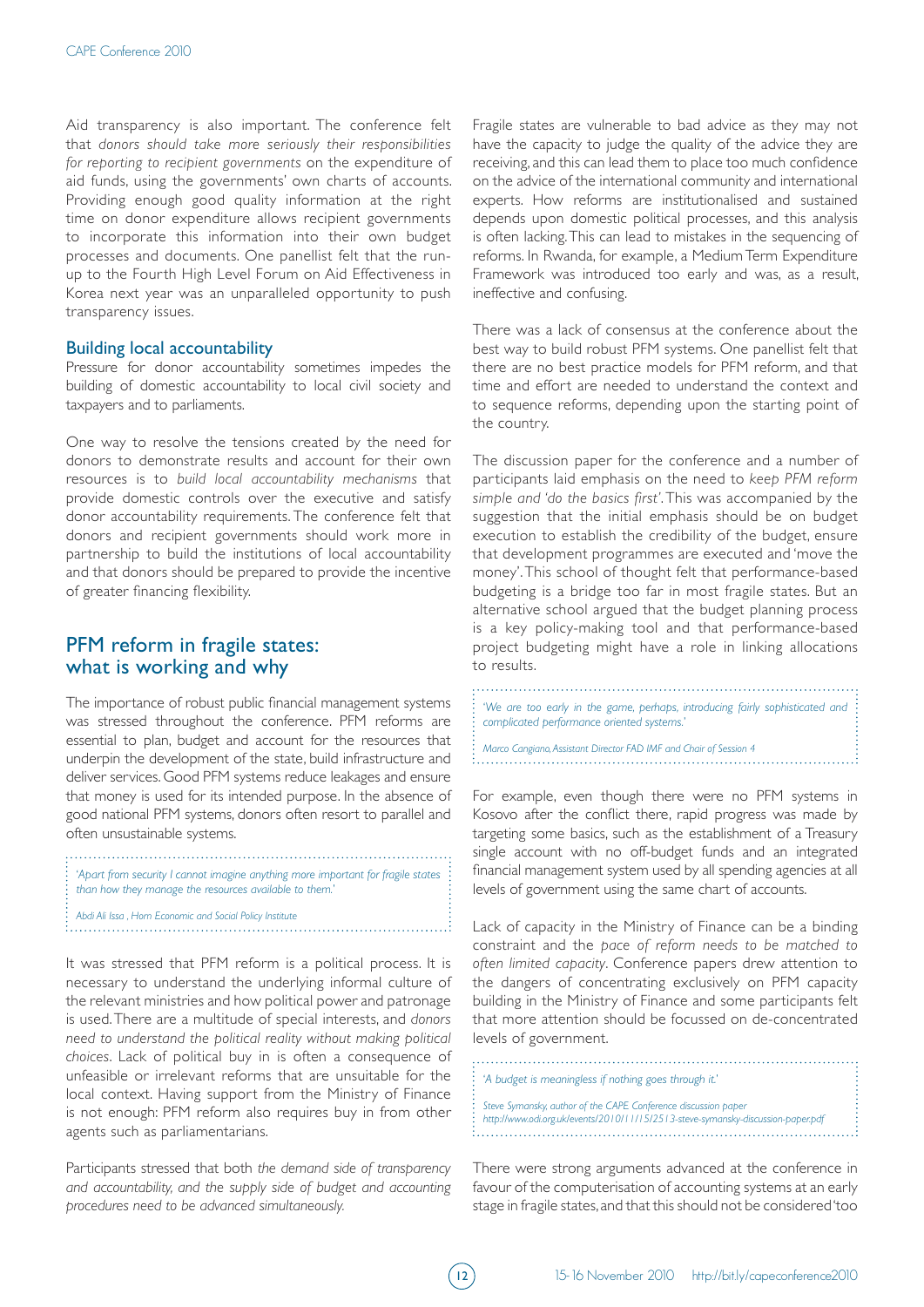sophisticated'. It was pointed out that automated accounting systems could substitute for weak human capacity and could be an effective way to reduce the scope for corruption and the misuse of funds.

There was a feeling that donors often under invest in and misunderstand PFM reform. The Finance Minister from Sierra Leone emphasised that PFM is a complex job that requires focus, long-term commitment and significant financial support. It was emphasised that PFM should be seen not as an end in itself, but as a means to achieve longer term development goals. It was argued that *too often the design of PFM systems seems to prioritise form over function* and it is important to focus on PFM on development outcomes, not just outputs or activities.

'*PFM reform represents a complicated complex and difficult agenda … It requires sustained focus, capacity building, institutional setting and above all it requires financing.*'

*Samura Kamara, Minister of Finance Sierra Leone* 

### The legal framework

A considerable amount of effort is often put into the revision of the legal framework for PFM. This normally involves the introduction or the amendment of a considerable number of laws. Whilst the appropriate legal framework is important, it is necessary to ensure that the implementation capacity exists to back up the legal provisions. Legal reform without institutional capacity is meaningless. In Argentina, according to one panellist, donors press for a new budget law every few years because the previous one has not been implemented.

The adoption of new laws is seldom a straightforward process in a democratic system. There can be a fallacy of composition on legal reform, as numerous suggestions can be made, each of them sensible, but which, taken together, overload the system.

In some post conflict states where there is a complete collapse in the rule of law it is necessary to establish a basic respect for legal procedures and some form of social contract before it is possible to put in place a legal framework. It is unwise to attempt to codify practice before the institutional structure has been determined. In the interim, many problems can be solved without recourse to legal reform. Southern Sudan, for example, has operated without explicit procurement laws. Administrative legislation can often be effective.

Donors sometimes introduce law formation as a performance indicator. Some laws are simply imported from other countries and translated from another language, rather than being drafted to be relevant to the local context. In Afghanistan, for example, a plethora of new laws and regulations have been introduced at the instigation of donors within a short period. Donors, in particular, therefore need to be cautious in recommending new legal instruments and ensure that they pass *a relevance test to ensure that legislation is really necessary and that there is the capacity for its implementation*.

#### Change management

The final striking conclusion from the conference was that much *more attention needs to be focused on change management* in bringing about PFM reform. Reform is a complicated process, impinging on a range of political and institutional factors. Too often it is approached as if it is a technological fix. The conference felt that a more sophisticated change management approach should be adopted, consulting the whole range of stakeholders that have to be involved in a successful PFM reform programme. Several participants felt that more emphasis should be placed

'*There is a thread running through these presentations about managing change which is partly about technical difficulties and partly about political difficulties.*'

*Simon Maxwell, Senior Research Associate, ODI, and Chair of Session 2*

upon *regional lesson learning and peer-to-peer exchange* between fragile states. Marcus Manuel, Head of CAPE, explained that this was to be a focus of the Budget Strengthening Initiative  $-$  a new programme at ODI that aims to provide additional, flexible, demand-driven support to fragile states on public financial management reform.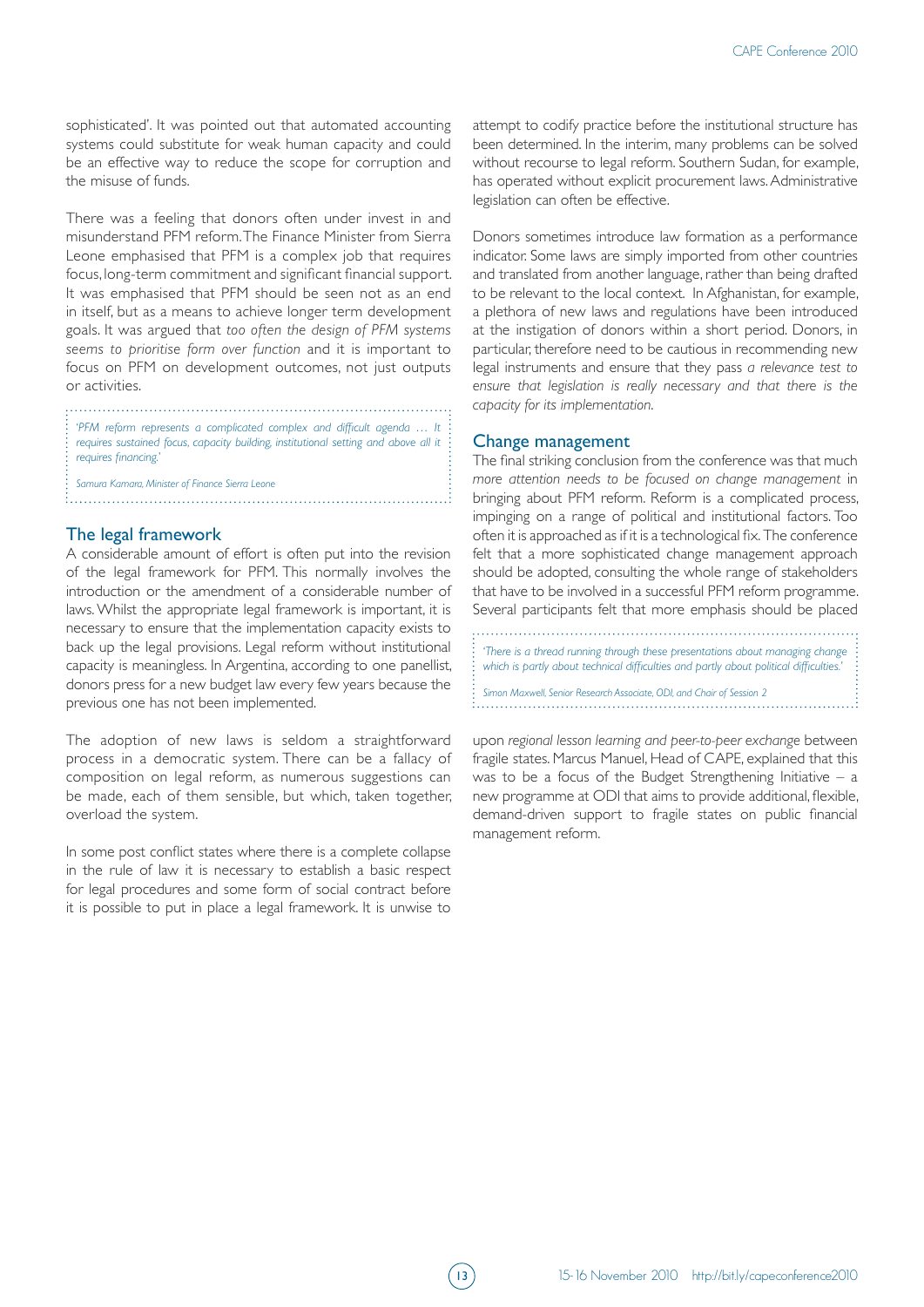# Annex i - Conference programme

# Day 1 – Monday 15 November

- 9.30 Welcome address - *Alison Evans*, ODI Director.
- 9.45 Introduction to the conference - *Marcus Manuel*, Head of CAPE; Director of the ODI Budget Strengthening Initiative and *Sanjeev Gupta*, Deputy Director, Fiscal Affairs Department, IMF.
- 10.15 'Setting the scene' - *Steve Symansky*, former staff member IMF Fiscal Affairs Department and *Edward Hedger*, Senior Research Fellow ODI
- 11.15 Keynote session: Country perspectives on finance and financial management reform - This session will explore the challenges and opportunities for financing and reform from the perspective of current and former Ministers of Finance in 'fragile states'. It will set the agenda from a country standpoint which will then be taken up in subsequent sessions of the conference.

#### Chair: *Alison Evans*

Panel: *Augustine Ngafuan*, Minister of Finance, Government of Liberia, *Samura Kamara*, Vice President and Minister of Finance, Government of Sierra Leone, *Emilia Pires*, Minister of Finance, Government of the Democratic Republic of Timor-Leste, *Mustafa Mastoor*, Deputy Minister of Finance, Afghanistan

#### Plenary discussion

13.30

15.45

Session 1: Delivering effective financial support – joining the dots from Afghanistan to Zimbabwe

Chair: *Richard Manning*, Past Chair of OECD Development Assistance Committee.

Panel: *Mark Lowcock*, Director-General for Country Programmes, DFID, *Anand Rajaram*, Sector Manager, Public Sector Reform and Capacity Building Unit, Africa Region, World Bank, *Jon Lomoy*, Director, Development Cooperation Directorate OECD, *Patricia Alonso-Gamo*, Senior Advisor in the Middle East and Central Asia Department of the International Monetary Fund.

The Ministers of Finance will also act as resource persons for this session.

#### Plenary and table discussions

Session 2: Developing local financial management capacity – moving from quick fixes to sustained reforms

Chair: *Simon Maxwell*, Senior Research Fellow ODI. Panel: *Graham Scott*, Executive Chairman, Southern Cross Advisers; former Secretary to the Treasury, New Zealand, *Mark Plant*, Deputy Director, Africa Department, IMF, *Ephrem Gondha*, President, Reform Committee, Ministry of Finance, Democratic Republic of Congo, *Matthew Martin*, Director, Development Finance International

# Day 2 – Tuesday 16 November

- 09.00 Coffee on arrival
- 09.30 Reflections on first day and Points for meeting conclusions
- 10.00 Session 3: The role of transparency and accountability

Chair: *Andy Norton*, Director of Research ODI Panel: *John Morlu*, Auditor-General, Liberia, *Karim Nashashibi*, Advisor to the Prime Minister, Palestinian National Authority, *Paolo de Renzio*, International Budget Partnership, *Joachim Wehner*, Lecturer, London School of Economics, *Gavin Woods*, former Chair of the Parliament Accounts Committee, South Africa.

#### Plenary and table discussions.

13.00 Session 4: Public financial management reform in fragile states – what is working and why

> Chair: *Marco Cangiano*, Assistant Director Fiscal Affairs Dept IMF

Panel: *Matt Andrews*, Assistant Professor, Harvard Kennedy School, *Lulzim Ismajli*, Director of Treasury, Ministry of Finance, Kosovo, *Camille Karamaga*, Regional PFM Adviser for West Africa, IMF; former Director of Budget, Ministry of Finance, Rwanda

#### Plenary and table discussions

15.00 Facilitated session: Drawing policy-relevant lessons

> Chairs: *Marcus Manuel,* Head of CAPE; Director of the ODI Budget Strengthening Initiative, *Sanjeev Gupta*, Deputy Director, Fiscal Affairs Department, IMF

Facilitator: *Paul Ackroyd*, Senior Adviser, ODI

#### 17.00 Closing remarks and end of Conference

#### 16.45 Plenary and table discussions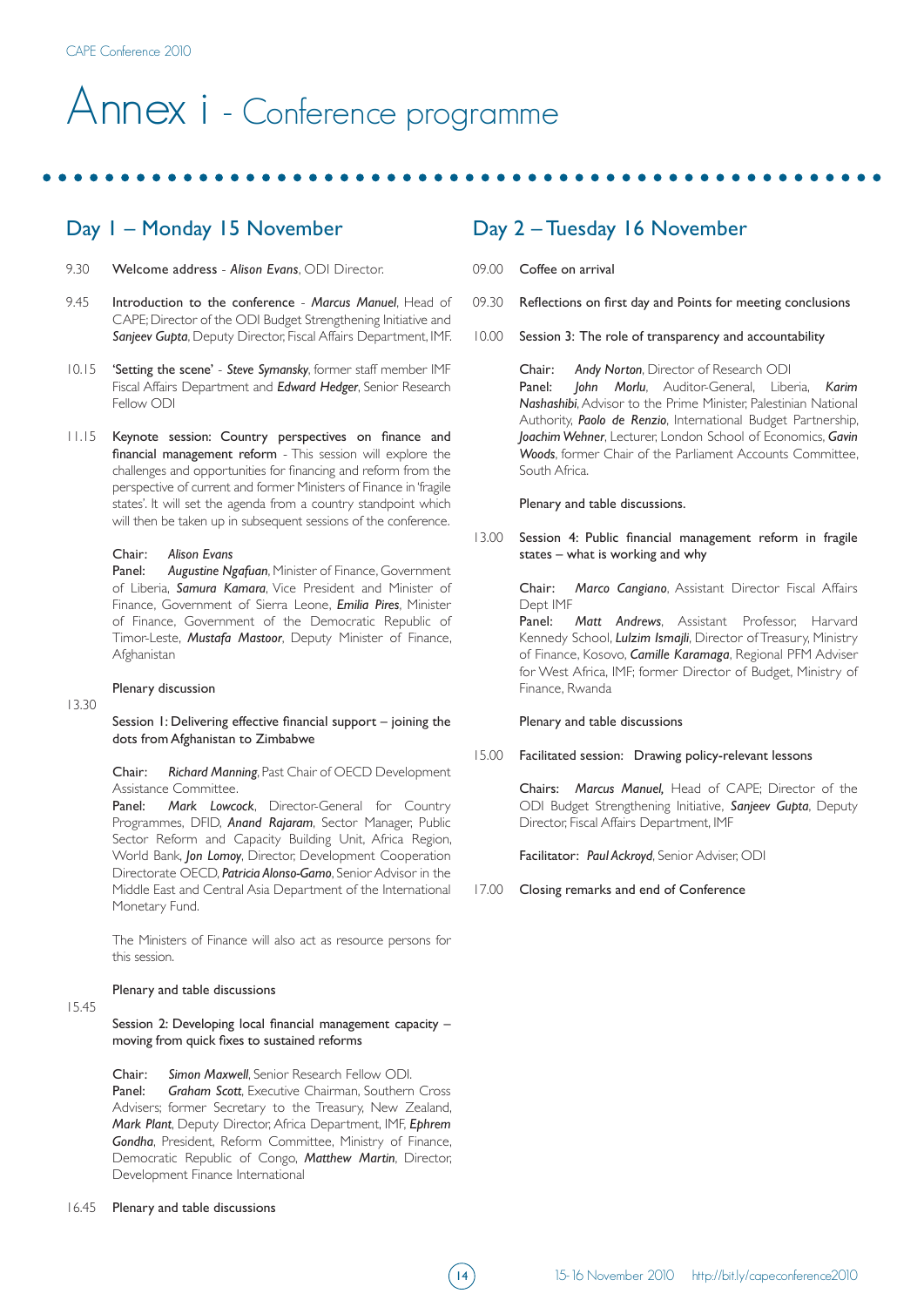# Annex ii - List of Participants

*Ali Issa Abdi*, Director, Horn Economic & Social Policy Institute Ethiopia *Stephen Akroyd*, Director, Public Sector Finance and Management, OPM *Martin Aldcroft*, Governance Advisor, Public Financial Management Workstream, DFID *Patricia Alonso Gamo*, Senior Advisor in the Middle East and Central Asia Department, IMF *Matt Andrews*, Assistant Professor, Harvard Kennedy School *Barbara Barungi*, Lead Economist, African Development Bank *Geraldine Baudienville*, Research Associate, ODI *Paul Bernd Spahn*, Emeritus Professor of Public Finance, Goethe Business School, Frankfurt *Mary Betley*, Principal Consultant, Mokoro *Bella Bird*, Head of Governance and Social Development Department, DFID *Martin Bowen*, Independent Consultant *Marco Cangiano*, Assistant Director, Fiscal Affair Department, IMF *Rebecca Carter*, Principal Consultant, Mokoro *Elisa Cavacece*, Policy, Planning and Effectiveness Section, Irish Aid *Karin Christiansen*, Director, Publish What You Fund *Francisco Da Costa Soares*, Ministry of Finance, Timor-Leste *Fiona Davies*, Independent Consultant *Inacio De Almeida Liu*, Ministry of Finance, Timor-Leste *Paolo De Renzio*, Research Fellow, IBP *Catherine Dom*, Principal Consultant, Mokoro *Amos Durosier*, Anti-Corruption Commission, Haiti *Alison Evans*, Director, ODI *Mick Foster*, Senior Research Associate, ODI *Tony German*, Director, Development Initiatives *Jonathan Glennie*, Research Fellow – CAPE, ODI *Ephrem Gondha*, President, Reform Committee, Ministry of Finance, DRC *Sanjeev Gupta*, Deputy Director – Fiscal Affair Department, IMF *Paz Guzman*, Expert Governance & Budget Support, BTC *Edward Hedger*, Research Fellow – CAPE, ODI *Norman Hiropuhi*, Ministry of Finance and Treasury, Solomon Islands *Anna Holmryd*, Department for Management and Methods in Development Cooperation, Ministry for Foreign Affairs, Sweden *Lulzim Ismajli*, Director of the Treasury Ministry of Finance, Kosovo *Stephen Jones*, Principal Consultant, OPM *Samura Kamara*, Vice President and Minister of Finance, Sierra Leone *Camille Karamaga*, Regional PFM Adviser for West Africa, IMF; Former Director of Budget, Ministry of Finance, Rwanda *Stephanie Kettler*, Public Policy, GIZ *Ismoil Khujamkulov*, Consultant in the PFM council secretariat, Ministry of Finance, Tajikistan *Andrew King*, Deputy Head of Macroeconomic Coordination & Strategy Team, HM Treasury, UK *Philipp Krause*, DPhil Candidate at LSE

*Andrew Lawson*, Director, Fiscus Consulting

*Ian Lienert*, Independent Consultant *Stephen Lister*, Principal Consultant, Mokoro *Jon Lomoy*, Director, Development Cooperation Directorate, OECD *Mark Lowcock*, Director-General for Country Programmes, DFID *Judith Madzorera*, Ministry of Finance, Zimbabwe *Richard Manning*, Independent Consultant *Marcus Manuel*, Director of BSI and Head of CAPE, ODI *Matthew Martin*, Director, Development Finance International *Mustafa Mastoor*, Deputy Minister of Finance, Afghanistan *Simon Maxwell*, Senior Research Associate, ODI *Lynne McKenzie*, Southern Cross Advisors *Andres Mejia Acosta*, Research Fellow, IDS *Katherine Monahan*, Representative, Brussels Office, USAID *Samuel Moon*, Research Officer – CAPE, ODI *John Morlu*, Auditor General, Government of Liberia *Håkon Mundal*, Aid Strategy and Development Economics Department, NORAD *Anthony Myers*, Focal Point, Ministry of Finance, Liberia *Karim Nashashibi*, Advisor to Prime Minister, Palestinian National Authority *Iain Nettleton*, PKF (UK) *Augustine K.Ngafuan*, Minister of Finance, Liberia *Andy Norton*, Director of Research, ODI *Kojo Oduro*, Adviser, Crown Agents *Rachel Perrin*, PFM team, DFID *Manuel Pietra*, Executive Director, Free Balance *Emilia Pires*, Minister of Finance, Timor-Leste *Mark Plant*, Deputy Director, Africa Department, IMF *Anand Rajaram*, Sector Manager, World Bank *Matthieu Robin*, Policy Officer, Financial Governance Unit, Ministry of Foreign & European Affairs, French Government *Graham Scott*, Executive Director, Southern Cross Advisers *Aarti Shah*, GIZ International advisor, CABRI *Matthew Smith*, Managing Consultant, KPMG *Gregory Smith*, Research Officer – CAPE, ODI *Maia Stead*, Research Officer – CAPE, ODI *Liesbet Steer*, Research Associate – CAPE , ODI *Simon Stone*, Independent Consultant *Steven Symansky*, Independent Consultant *Heidi Tavakoli*, Research Officer – CAPE, ODI *Joachim Wehner*, Lecturer, LSE *Leni Wild*, Research Officer – PoGo, ODI *Richard Williams*, Managing Consultant, PFK *Tim Williams*, Team Leader and Senior Governance Adviser, Governance and Institutions Team, Africa Regional Department, DFID *Gavin Woods*, Former Chair of the Parliament Account Committee, South Africa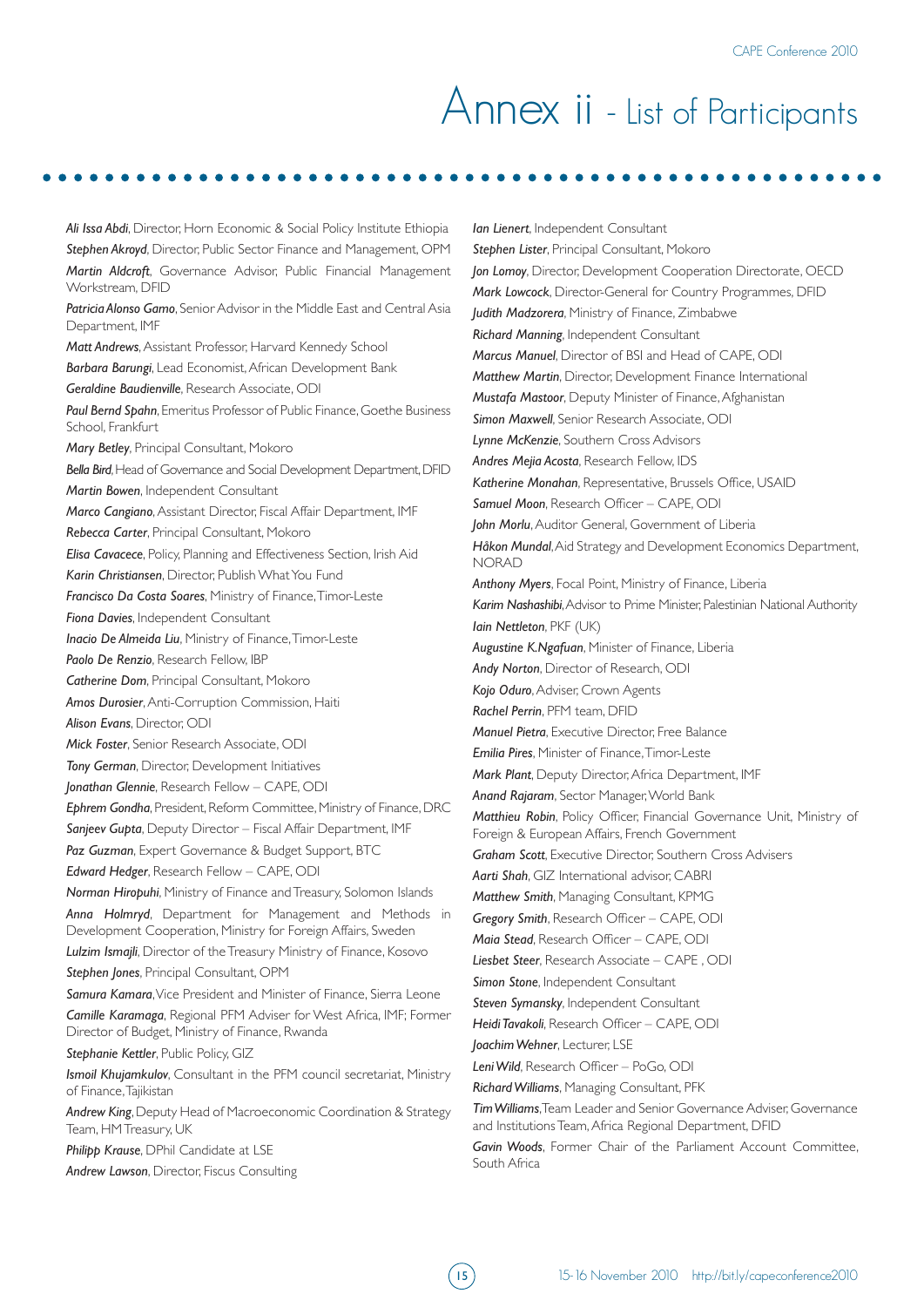# Annex iii - Issue papers

Session 1 - Delivering effective financial support - joining the dots from Afghanistan to Zimbabwe

- Chair: *Richard Manning*, Past Chair of OECD Development Assistance Committee.
- Panel: *Mark Lowcock*, Director-General for Country Programmes, UK Department for International Development.

*Anand Rajaram*, Sector Manager, Public Sector Reform and Capacity Building Unit, Africa Region, World Bank.

*Jon Lomoy*, Director, Development Cooperation Directorate OECD.

*Patricia Alonso-Gamo*, Senior Advisor in the Middle East and Central Asia Department of the International Monetary Fund.

Ministers of Finance will also act as resource persons for this session.

# Discussion points

- 1. Are donors acting fast enough?
- 2. How can we increase the scale of resources in risky environments?
- 3. Are the right types of assistance being deployed?
- 4. Should a proportion of aid fully use a recipient's systems?
- 5. Does the cutting of administration budgets reduce aid effectiveness?

# **Context**

Many of the factors that make contexts 'fragile' also make it harder to deliver effective financial assistance. There have been successes and failures, and we need a better understanding of what works and why.

Fragile and post-conflict situations vary considerably, and 'effective' financial assistance will depend on the context. In one country, 'effective' financial assistance might mean helping the armed forces meet their salary bill. In another, it could mean targeting public works and in a third, it would focus on service delivery. Guidance to DAC donors is provided via 'Principles for Good International Engagement in Fragile States and Situations' (Box 1).

# Box 1: Principles for Good International Engagement in Fragile States and Situations

- Take context as the starting point
- Ensure all activities do no harm
- Focus on state-building as the central objective
- Prioritise prevention
- Recognise the links between, political, security and development objectives
- Promote non discrimination as a basis for inclusive and stable societies
- Align with local priorities in different ways in different contexts
- Agree on practical co-ordination mechanisms between international actors
- Act fast...but stay engaged long enough to give success a chance
- Avoid pockets of exclusion ('aid orphans')

# 1. Are donors acting fast enough?

Late is as bad as never, as financial assistance is vital to support fragile situations. There are often lengthy delays in disbursement (Box 2). Why does it often take too long to provide support? Should we be trying to build infrastructure faster? Can multi-donor trust funds release sufficient funds quickly enough if World Bank procedures are followed? Is bilateral funding better? How can we address the lack of clear donor accountability? Should one international financial institution take charge?

#### Box 2: Multi-donor Trust Funds (MDTFs): the Sudan example

The Multi-donor Trust Fund (MDTF) in Southern Sudan, administered by the World Bank, and was supposed to ensure coordinated external donor support through to 2011. However, the rate of disbursement has been excruciatingly slow, with most projects failing to deliver 'tangible goods' to the public (Fenton 2008). Pantuliano (2009) points to bureaucratic World Bank procedures, staffing problems and protracted negotiations on who does what as key reasons for poor disbursements. Overall it appears that the design of the MDTF is not suited to post-conflict situations and and this is common knowledge. Pantuliano (2009) asks why, therefore, lessons have not been learnt.

# 2. How can we increase the scale of resources in risky environments?

Are we investing enough in fragile environments? The volume of assistance can tail off rapidly once immediate emergency and peacekeeping operations scale down. Normal donor appraisal procedures can lead to delays and an overly cautious approach. There is a trade-off between the risk of a higher proportion of failed interventions and a potentially greater impact of rapid aid in post-conflict situations. Are these risks understood? Are donors taking on too much or too little risk?

# 3. Are the right types of assistance being deployed?

Financial support can be provided as traditional aid, technical assistance (TA) and through new modalities such as cash on delivery. TA is positive when it supports reforms that are context-appropriate (Box 3). It is also important to support domestic revenue generation through simple, feasible, and practical approaches (Symansky, 2010). What are the trade offs in providing budget support? Should arrears clearance have higher priority... effectively a form of budget support?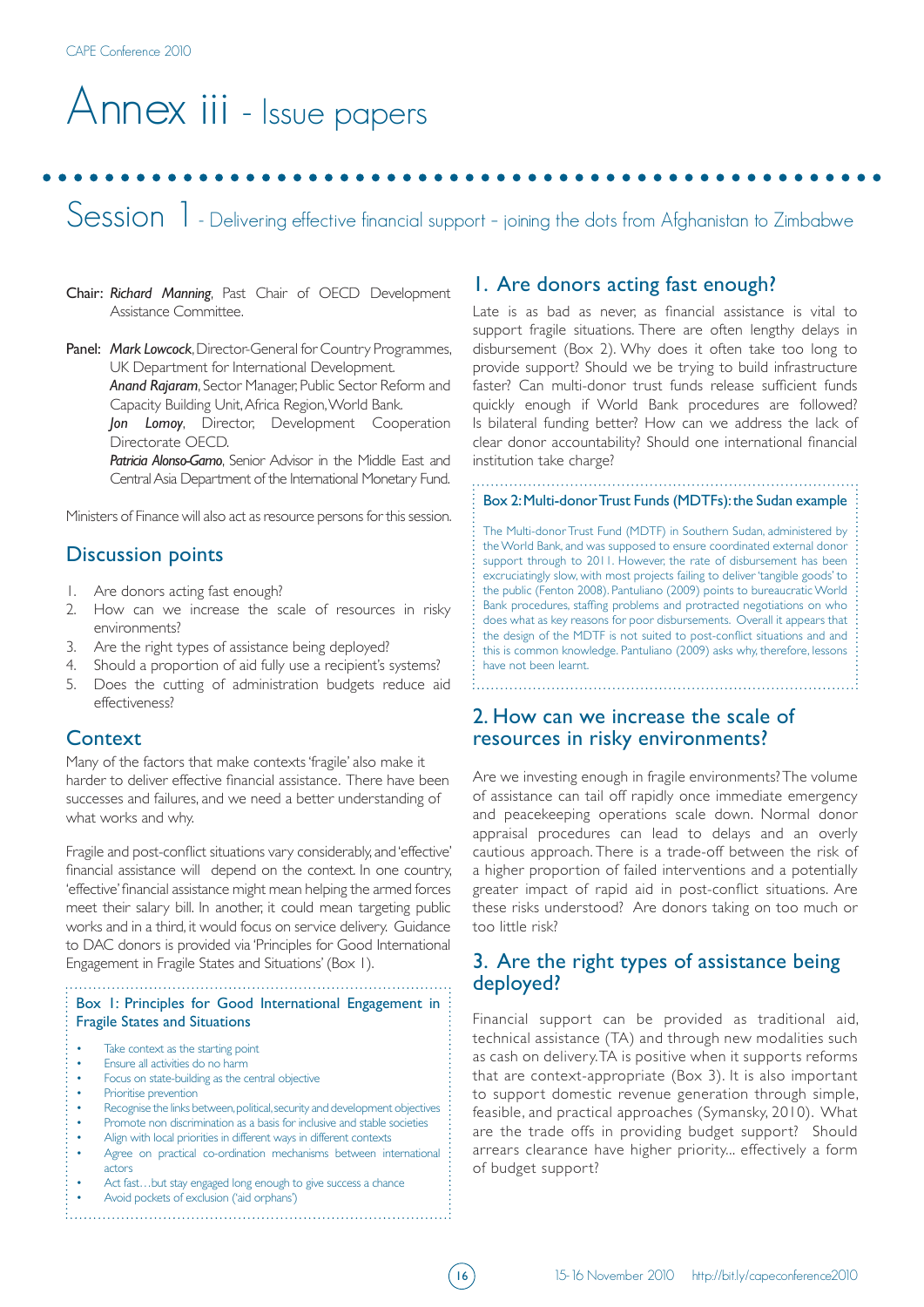#### Box 3: Planning and budgeting reforms in Southern Sudan

The Government of Southern Sudan has developed integrated systems for planning and budget preparation. These systems have been built from scratch. Two factors, in particular, have influenced their success:

- 1. Strong technical leadership from an integrated Ministry of Finance and Economic Planning, responsible for planning, budgeting and aid coordination.
- 2. System development that was tailored to this specific context, with incremental improvements aligned to development in local capacity.

International technical assistance (TA) played a mixed role – positive when focused on the development of context-appropriate systems, negative when trying to introduce systems that exceeded local capacity to manage them.

# 4. Should a proportion of aid fully use a recipient's systems?

Budget support has provided support in a range of postconflict settings including: Rwanda, Mozambique, Sierra Leone, Pakistan, Cambodia and Afghanistan. Even if it is not possible to provide high levels of budget support early on, a proportion at least should be channelled through recipient governments' systems, perhaps through sector budget support or sector basket funds. Funds can be provided bilaterally or as pooled funds (Symansky, 2010 suggests the latter). Donors should, at the very least, report their activities to the government in a manner that is timely and consistent with the post-conflict government's accounting system (Symansky, 2010).

# 5. Does cutting administration budgets reduce aid effectiveness?

Financial assistance needs to be supported by solid analytics in fragile situations. Failure to understand the context can lead to serious mistakes. It could be argued that all foreign aid becomes less effective as 'more is delivered with less' and development agencies reduce their staff and administration budgets relative to funds they manage. This is more pressing in fragile states, where donor offices need to think fast and relate support to the local, and often changing, context. Are the OECD-DAC Principles (Box 1) feasible with a low head count?

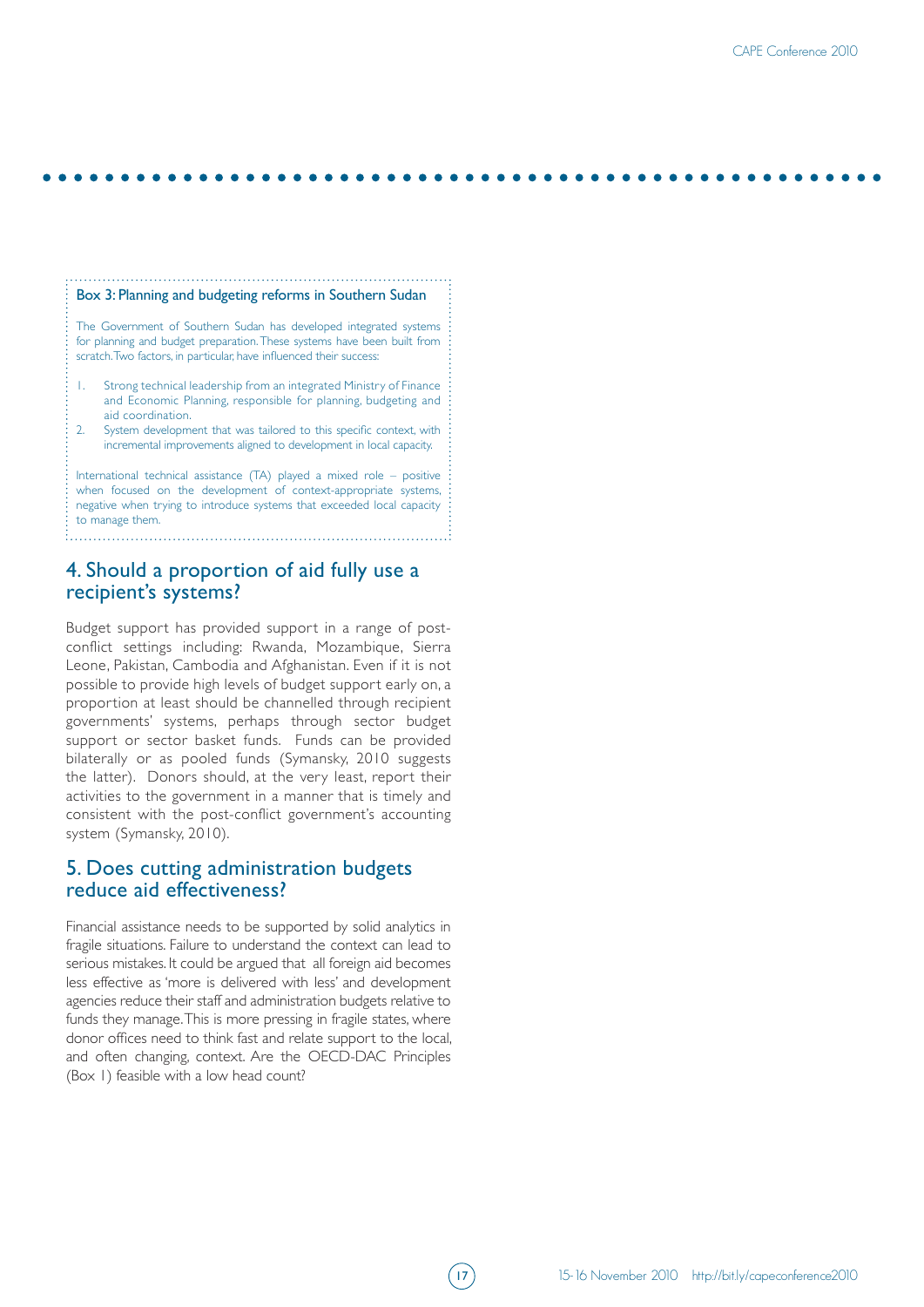Session 2 - Developing local financial management capacity - moving from quick fixes to sustained reforms

18

#### Chair: *Simon Maxwell*, Senior Research Fellow ODI.

Panel: *Graham Scott*, Executive Chairman, Southern Cross Advisers; former Secretary to the Treasury, New Zealand. *Mark Plant*, Deputy Director, Africa Department, International Monetary Fund.

> *Ephrem Gondha*, President, Reform Committee, Ministry of Finance, Democratic Republic of Congo.

> *Matthew Martin*, Director, Development Finance International.

# Discussion points

- 1. Build on existing capacity and systems
- 2. Take care when using international experts
- 3. Avoid introducing short term distortions without a clear exit strategy
- 4. Concentrated versus deconcentrated reform efforts
- 5. Consider overall civil service reform
- Support coordination of Technical Assistance (TA)

The reform of public financial management (PFM) systems in fragile states faces acute human capacity constraints. There is a tension between the pace at which PFM systems can be developed and the building of long term capacity. Donors often use external expertise but this can become an obstacle to the creation of sustainable long term capacity.

There is a tendency to look at capacity building as a technical fix rather than taking a longer term perspective and focusing on the values, culture behaviour and relationships that vary from one context to the next. Standardised 'solutions' to PFM are also used. Which aspects of PFM systems benefit from this approach, and which do not?

## 1. Build on existing capacity and systems

The key challenge is to rebuild capacity while avoiding long-term distortions. Prevention is better than cure. PFM institutions may exist, albeit in a poor condition, and the priority is to preserve and build on them.

When the PFM systems are non-existent, is there are role for capacity building approaches used in more stable situations? How can reform be sequenced to make best use of existing capacity and minimise the distortions?

Donors are often under pressure to produce demonstrable results in the short term and to design interventions that are easily monitorable. How can reform programmes support longer term processes while satisfying evaluability criteria?

### 2. Take care when using international experts

It may be necessary to rely on international experts on occasion, but care is needed. They are often brought in with little understanding of the local situation and try to apply systems that they have developed elsewhere. Their appointment can cause resentment and disillusion among local staff. They need to be selected carefully and posted for a long enough time period. Good interpersonal skills and sensitivity to local circumstances may be preferable to technical excellence.

Would it be better to use those from the national Diaspora or returnees? Where are the examples of good practice in this area?

# 3. Avoid introducing short term distortions without a clear exit strategy

Donors often use exceptional measures to affect a rapid increase in local capacity, such as financial inducements to attract or retain local staff, or to attract those from the national Diaspora. These distort local salary scales and are seldom sustainable once donor funding is withdrawn. Care is needed over such short term measures and there needs to be a clear exit strategy.

Are there good examples of innovative approaches that draw on, for example the outsourcing of some functions?

# 4. Concentrated versus deconcentrated reform efforts

Often Ministries of Finance can be over whelmed by the multiple demands on them. A Ministry of Finance should concentrate on its core areas of responsibility.

A concentrated effort on just one area or function may create an island of excellence. Its effectiveness, however, may be impeded by poor capacity elsewhere. A relatively well performing Ministry of Finance, for example, may lack good quality budget inputs from line ministries. Or good financial discipline in the centre may be undermined by poor capacity at lower levels. How to ensure a balance between working with a few key actors and a wider, more diffused effort?

PFM has to be operational, at even a basic level, before decentralised control can be effective. Leaving PFM reform in line ministries and lower administrative levels too long, however, appears to impede improvement of service delivery. Again, how do we strike the balance?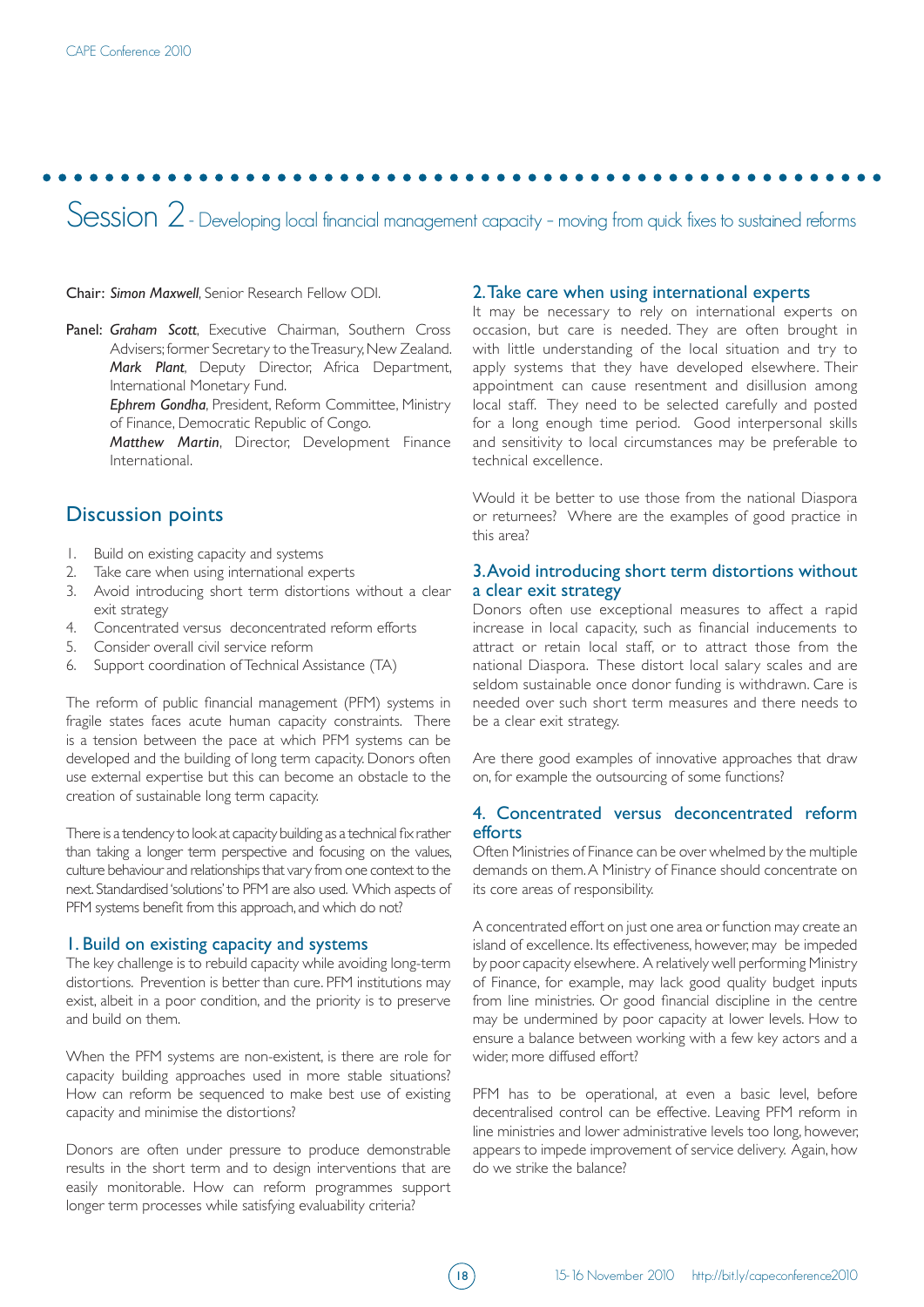Capacity strengthening should not be limited to the PFM functions within government: accountability and oversight also need to be strengthened, including parliamentary oversight and citizen groups. These functions are rudimentary in most fragile states. What good practice exists to train these wider groups of stakeholders and how high a priority is it?

## 5. Consider Overall Civil Service Reform

Staff working on PFM are part of the overall civil service structure. Sustainable progress on PFM is linked to improvements in the civil service as a whole. Civil service reform programmes are difficult, complex and time-consuming. How can capacity for PRM functions be advanced in a timely manner while remaining part of the wider civil service reform? Are there good examples and models?

Pay levels are often insufficient to attract and retain good staff. Should donors do more to support pay reform? How can adequate fiduciary safeguards be provided?

## 6. Support Coordination of Technical Assistance

Technical assistance for capacity building needs to be well coordinated to be effective. In practice, however, there is often duplication and poor coordination. Few governments in fragile states have coordination capacity, and the donors' own coordination mechanisms are poorly developed. How can more effective coordination mechanisms be put in place and are there good examples to draw on?

There needs to be a clear strategy for training. Should training be separated from implementation? Is there need to revisit the training skills of incoming experts?

Is too much emphasis placed on the training of individuals rather than the building of institutions? Could greater emphasis be given to the reinforcement of cadres, such as accountants and budget monitors, over a prolonged period by building up local institutions? The tension between quick fixes and sustainable solutions needs to be managed.

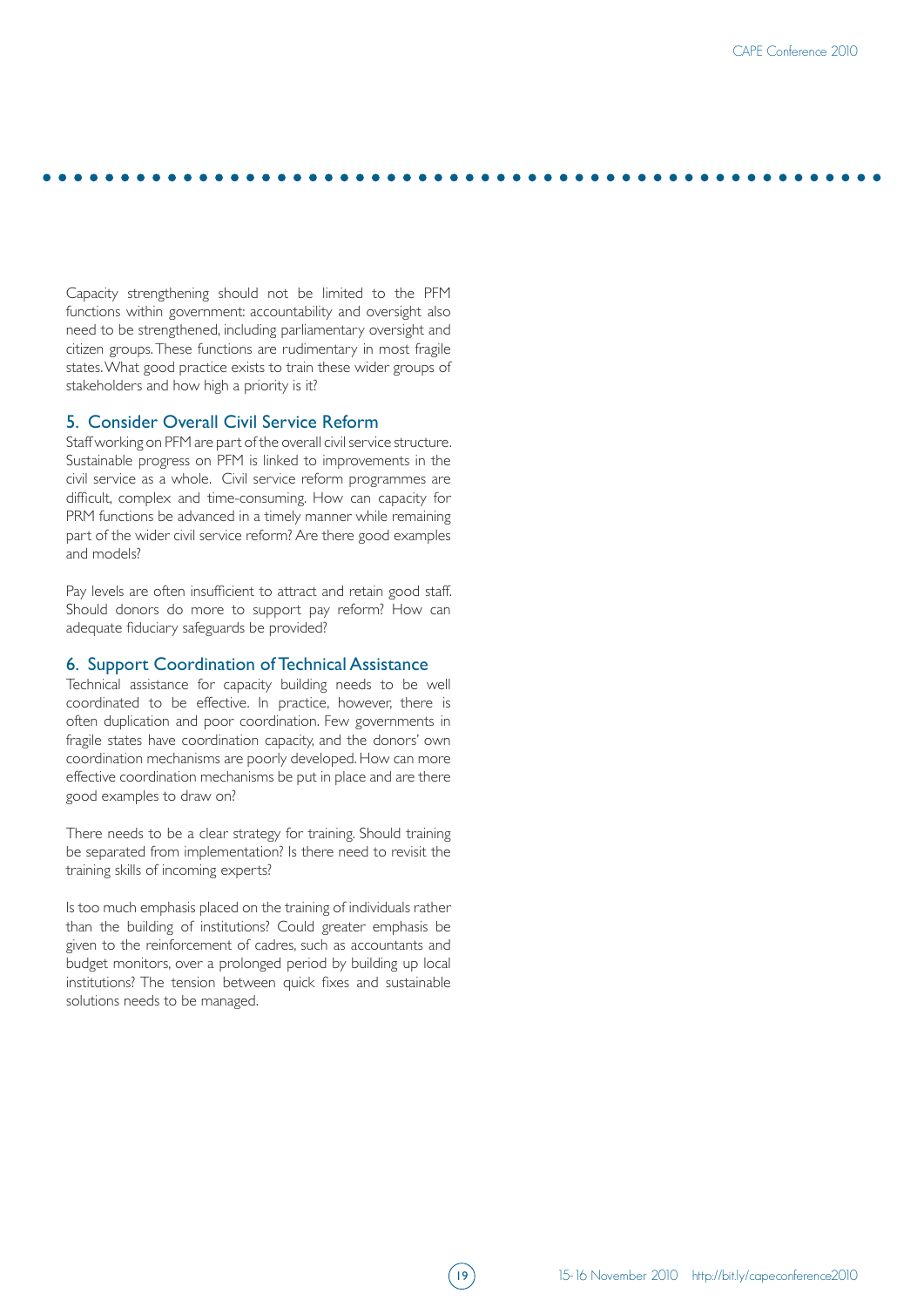Session 3 - The role of transparency and accountability

Chair: *Andy Norton*, Director of Research ODI.

Panel: *John Morlu*, Auditor-General, Liberia.

*Karim Nashashibi*, Advisor to the Prime Minister, Palestinian National Authority.

*Paolo De Renzio*, International Budget Partnership.

*Joachim Wehner*, Lecturer, London School of Economics. *Gavin Woods*, former Chair of the Parliament Accounts Committee, South Africa.

# Discussion points

- 1. Does Parliament have an immediate role to play in the accountability system, or does this emerge as the institutions are established?
- 2. There is emerging consensus on transparency tools and measurement, but how is the information used?
- 3. Does aid make transparency and accountability a more complex process?
- 4. How is transparency best achieved?

## 1. Does Parliament have an immediate role to play in the accountability system?

The legislature plays an important role in oversight of the actual implementation of the budget and, particularly in more developed countries, a role in the examination and amendment of budget plans. These two functions are important for domestic accountability structures, but to what extent are they valuable or even constructive in situations where the legal and political role of the parliament is being established?

## 2. There is emerging consensus on transparency tools and measurement, but how is the information used?

An array of different initiatives on budget procedures and transparency, such as the Public Expenditure and Financial Accountability assessments and the Open Budget Index, show strong consensus on the core documents and procedures needed in an accountable public finance system. Is there a convergence on global norms for the supply side of public finance accountability systems?

On the other hand, it is less clear how this information is used by parliament, civil society and other external actors, even in more developed countries. From a technical point of view, the ability to analyse and advocate on PFM issues requires a component of capacity building amongst stakeholders. This can be extremely challenging and nigh on impossible in the poorest and most fragile states. The role of analysis and

advocacy mechanisms could be described as a public good in the accountability structures of public finance, but how is the transaction cost for this role covered in the poorest and most fragile countries?

Building a strong demand for government financial information by users requires more than capacity to analyse and present government information for advocacy purposes. It needs sizeable traction from citizens based on credible platforms for reform. In poor and fragile states is it enough to focus on the supply side of accountability systems? Or is this a wasted effort when the demand side of accountability is weak, with limited options for development?

## 3. Does aid make transparency and accountability a more complex process?

The Open Budget Index typically finds that aid dependent countries have a lower ranking. But does this understate the complexity of accountability structures for these countries, where aid provides much of the service delivery for the population, and up to half of overall national revenues?

Budgets are the link between policies and their implementation, between political visions or programmes and their delivery. They allocate resources both in terms of money and time to plans. Policies are implemented through government departments, agencies and local governments. These institutions, and their managers, are accountable to the political leadership. Politicians, in turn, are accountable to citizens for the implementation of national policies for health care and education, for example. If this cycle of accountability is not carefully observed and supported in the delivery of aid, it is likely to be undermined (Brautigam and Knack 2004, and Barder, 2009). One way this can happen is that aid is often delivered with accountability structures that are parallel or divorced from those of the government.

Furthermore, in countries that are aid dependent, a high proportion of total government revenue is derived from aid rather than taxes and this may reduce the interest or attention that a government pays to its citizens in favour of donors. In both these scenarios, the citizenry's ability to hold their government to account for the services they deliver may be weaker as a result of the provision of aid.

It is unlikely, and also may not be optimal, for all aid to be delivered using government systems in full. However, high levels of aid do make the accountability structures in a country more complex and it is important that aid is planned for and delivered in ways that do not undermine government accountability. How can aid be delivered to support the development of domestic accountability?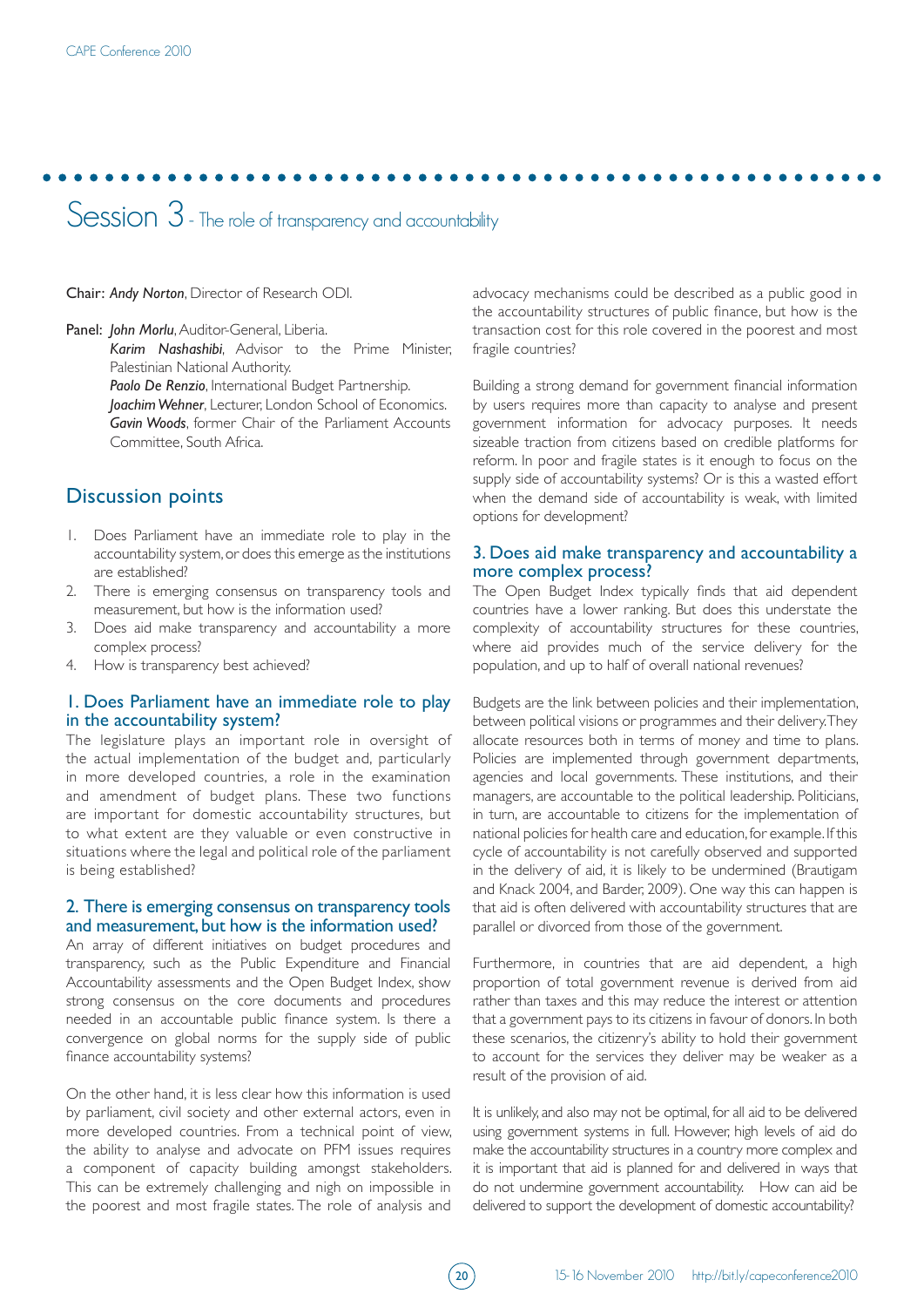## 4. How is transparency best achieved?

There is no solid consensus on key drivers for greater transparency. Transparency in public finance emerges from supply side effects, such as champions in the cabinet, parliament or public service, or public finance reforms that improve accountability systems. It can, however, be driven by demand side effects such as donor conditionalities, pressure to match the developments of neighbouring countries, or a vocal electorate. Rarely, however, do noticeable improvements in public finance transparency happen just by accident.

Mechanisms to support government planning and execution processes, such as virtual funds, provide an opportunity to make public finance more transparent in poorer countries. Individual personalities such as a strong auditor general or finance minister may also catalyse the effect by pushing for greater accountability, or by supporting reforms under their guidance that lead to more accountable systems. The Open Budget Index also demonstrates that higher transparency is something of a regional phenomenon, with East and Central Africa and the Indian sub continent having noticeably better scores than neighbouring regions. In Europe, northern countries are amongst the most transparent, while southern European countries are fairly average on the global scale. What is the evidence on how to develop effective transparency?

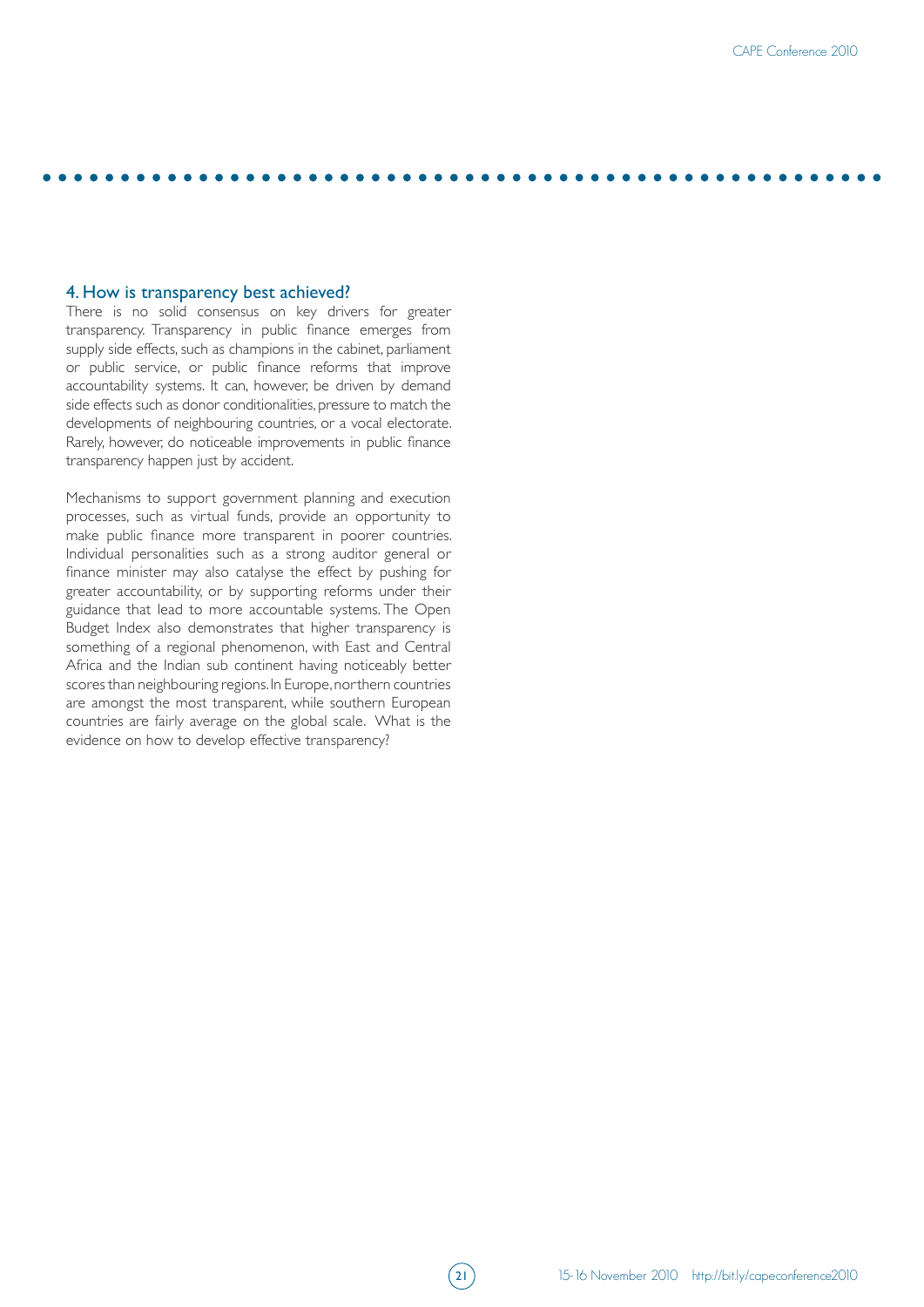Session 4 - Public financial management reform in fragile states - what works and why

- Chair: *Marco Cangiano*, Assistant Director, Fiscal Affairs Department, International Monetary Fund.
- Panel: *Matt Andrews*, Assistant Professor, Harvard Kennedy School *Lulzim Ismajli*, Director of Treasury, Ministry of Finance, Kosovo.

*Camille Karamaga*, Regional PFM Adviser for West Africa, IMF; former Director of Budget, Ministry of Finance, Rwanda.

# Discussion points

- 1. How to take stock of the existing situation?
- 2. What are the key public financial management (PFM) functions that need to be restored first?
- 3. How should reforms be sequenced?
- 4. How to ensure sustainability of reforms?
- 5. Is political buy in for PFM reforms a necessary condition for their successful implementation?

## 1. How to take stock of the existing situation?

The assessment of the existing situation is vital to restore and develop key PFM functions. Should interventions build on existing structures, including the existing legal framework, or start from first principles? Some argue that existing structures, including the legal framework, should be used whenever possible. This was the case in Afghanistan, where reforms worked well. In Iraq, however, much of the PFM system was destroyed and this approach could not be applied. In other cases, such as Kosovo, PFM reforms had to be established from first principles. Others argue that reestablishing 'normal' PFM practices may require the adoption of a new legal framework that encourages rule of law and routine behaviour based on good practice. Can standard diagnostic tools, or certain aspects, be applied to fragile contexts, particularly in resource-rich countries?

# 2. What are the key PFM functions that need to be restored first?

There is ample evidence that focusing on budget execution and basic expenditure control mechanisms is vital to address the most basic needs, such as ensuring that civil servants are retained and paid regularly and that key items continue to be purchased, such as medicines and medical equipment. Focusing on this aspect also addresses an early stage misallocation of funds and basic accountability. Governments that focused initially on strengthening budget execution – in Afghanistan, Kosovo, West Bank and Gaza, Sierra Leone, Liberia – have made considerable improvements in their overall PFM performance. But, within budget execution, are there functions that are more essential than others? Should audit functions also be restored rapidly, if not already developed, or could these be left for a later stage? How long can one wait to develop a process for strategic allocation of resources, or strong systems to monitor and scrutinise budget processes? How can we speed up the pace of financial management reform?

# 3. How should reforms be sequenced?

There has been a proliferation of diagnostic tools over the last ten years. They can all play a useful role, but what makes them helpful rather than an exercise in compliance? Some argue these instruments do not provide much guidance on priorities for reform, and tend to be geared toward 'best practice'. How can they be best used to develop reform strategies and action plans?

The literature on sequencing seems to struggle with this. At one extreme, there seems to be a quest for the 'optimal' sequence, at times producing over-engineered reform plans that are rarely owned by countries and quite difficult to manage. At the other, there is increasing scepticism summarised by a more ad hoc, 'it depends' approach. In the case of fragile contexts and states, there seems to be emerging consensus that basic PFM functions should be addressed first. Systems should be easily configurable so that procedures can easily be adopted over time, and improvements should be made incrementally, taking into account country characteristics. But the so-called 'basics' have also evolved over time. Are there any circumstances under which a big bang approach would be appropriate? What are the pros and cons of such an approach in cases where nation building is at the forefront of the political agenda?

# 4. How to ensure sustainability of reforms?

Even if an appropriate sequence is devised, managing and sustaining the reform effort is easier said than done. The sustainability of reforms is also determined by factors beyond PFM, including political support (see below), the initial level and development of human capacity, and wider civil service reform agenda. What are the relative roles between country authorities and donors, including international financial institutions? Is it the case that donors often end up driving the process instead of countries? And even where this is not the case, the coordination of donors' efforts is a full time job that can take its toll on countries where capacity is still scarce. How to ensure that countries are, effectively, in the driving seat? Could an early use of country systems play a vital role, if risks are managed carefully, thus providing incentives to sustain the reform effort? Provision of technical assistance (TA) is useful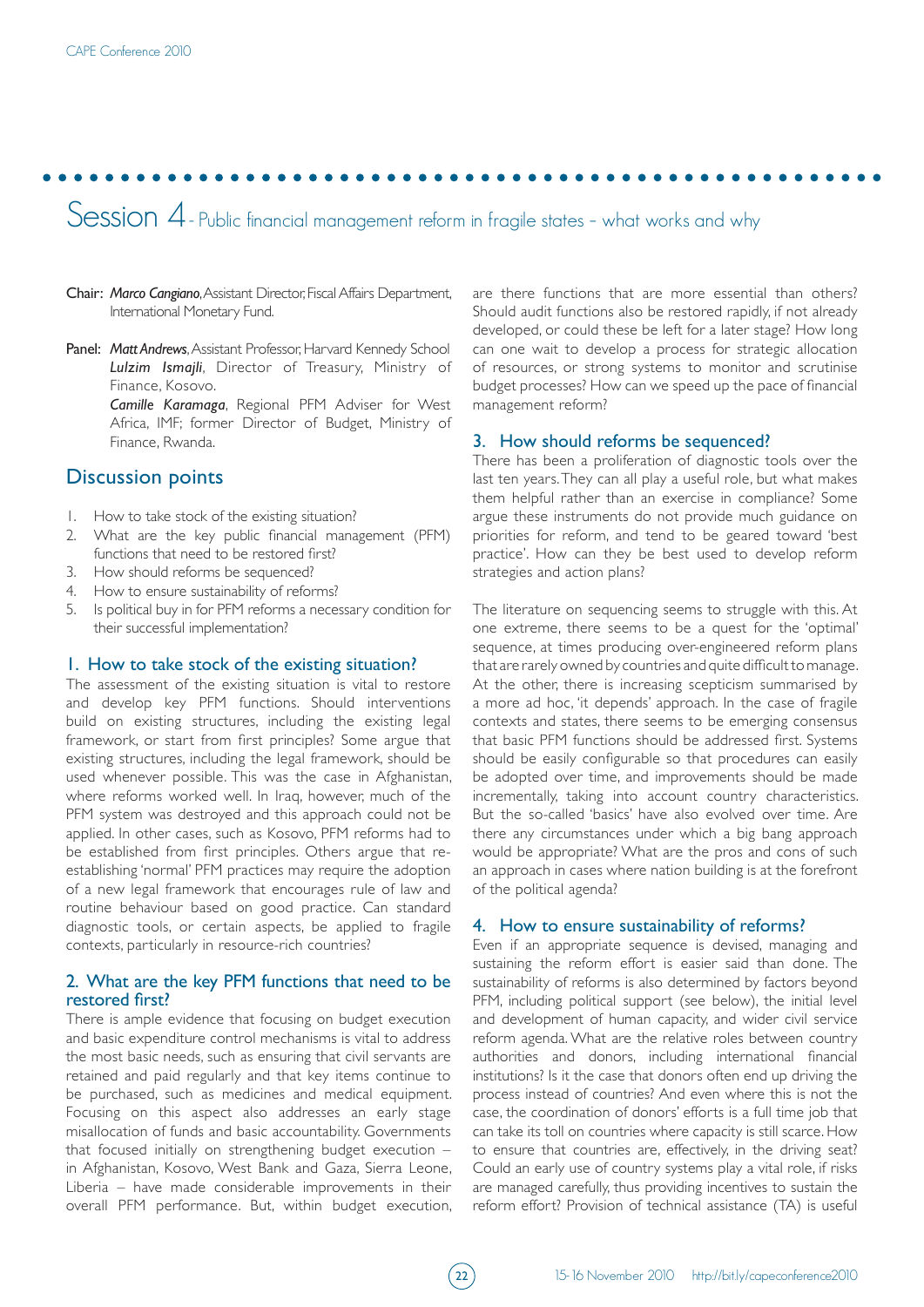to keep reform processes on track. But TA should focus on capacity building and strengthening self-confidence of local staff to handle their own affairs. Instead, it often ends up substituting rather than complementing and enhancing local skills. How can countries manage these risks best?

# 5. Is political buy in of PFM reforms a necessary condition for their successful implementation?

Political support and leadership from the very top are essential for reforms. Accountability and service delivery, along with standard macro stabilisation, efficient allocation of resources and income redistribution are often the basis of political platforms. Questions worth examining include: How does such high-level support translate in daily management of reforms? How are reform champions identified and supported? Can a team of motivated and competent technocrats lead the process? Is the high-level political support, often expressed in nation-building statements, sufficient, or is broader buy in also needed for successful implementation? Will reforms eventually sell themselves, i.e., once their benefits have started to materialise?

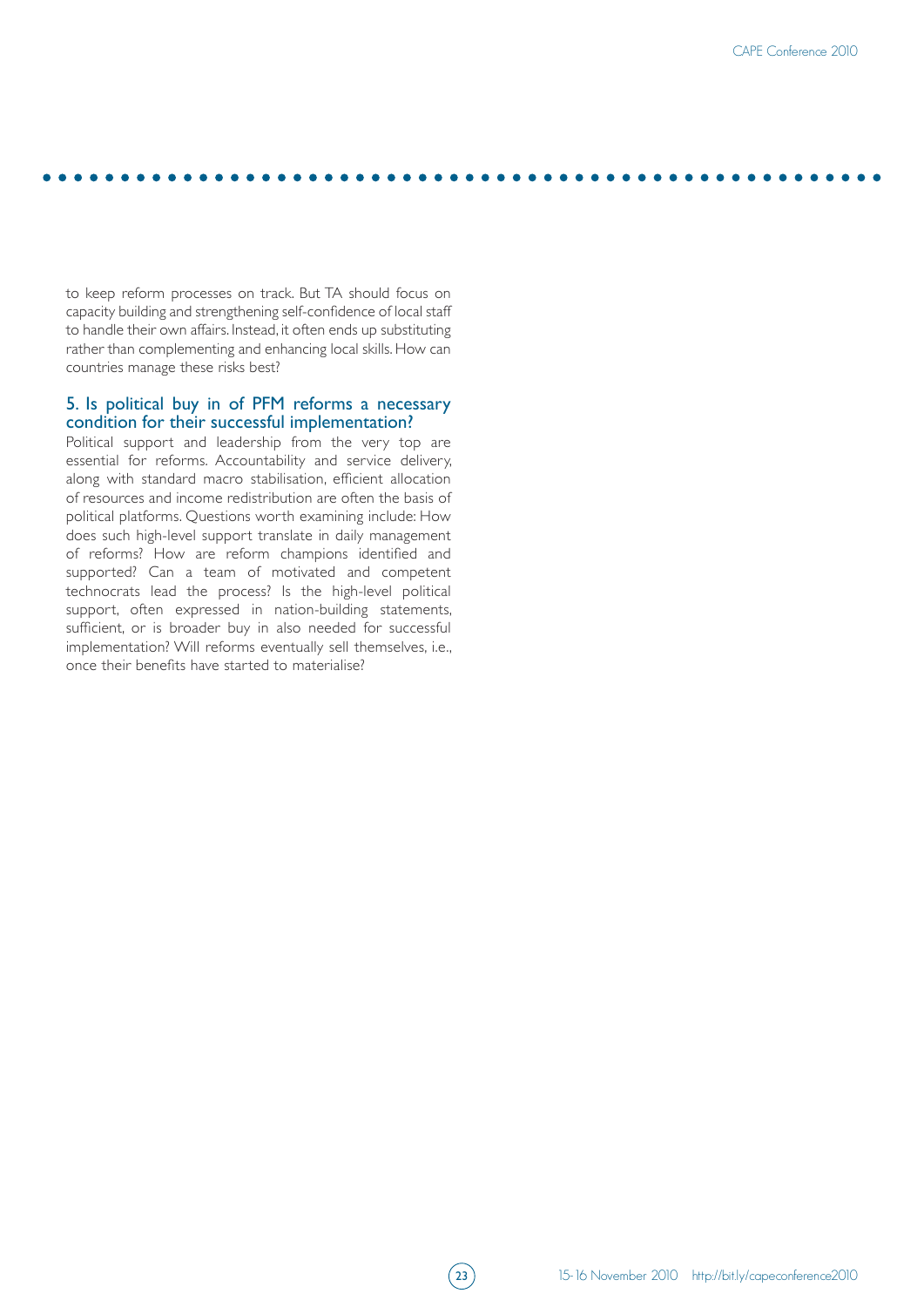# Annex iv - Issues highlighted by participants in the final session: drawing policy-relevant lessons\*

# DO MORE OF

- 1. Support change management
- 2. Share regional experiences
- 3. Use country systems with proper accountability
- 4. Build budget analysis at Parliament
- 5. Press for transparency
- 6. Build executive accountability

# DO LESS OF

- 1. Laws that do not meet relevance/urgency tests
- 2. Donor micromanagement

# DO DIFFERENTLY

- 1. Procurement new approach in fragile states
- 2. PFM reform sequence focus on actions with most impact/ most critical outcome
- 3. Ensure Government leadership and context specificity
- 4. Adjust expectations
- 5. Link PFM reforms to other reforms
- 6. De-concentrate responsibility to line ministries

\*Cited by 4 or more participants

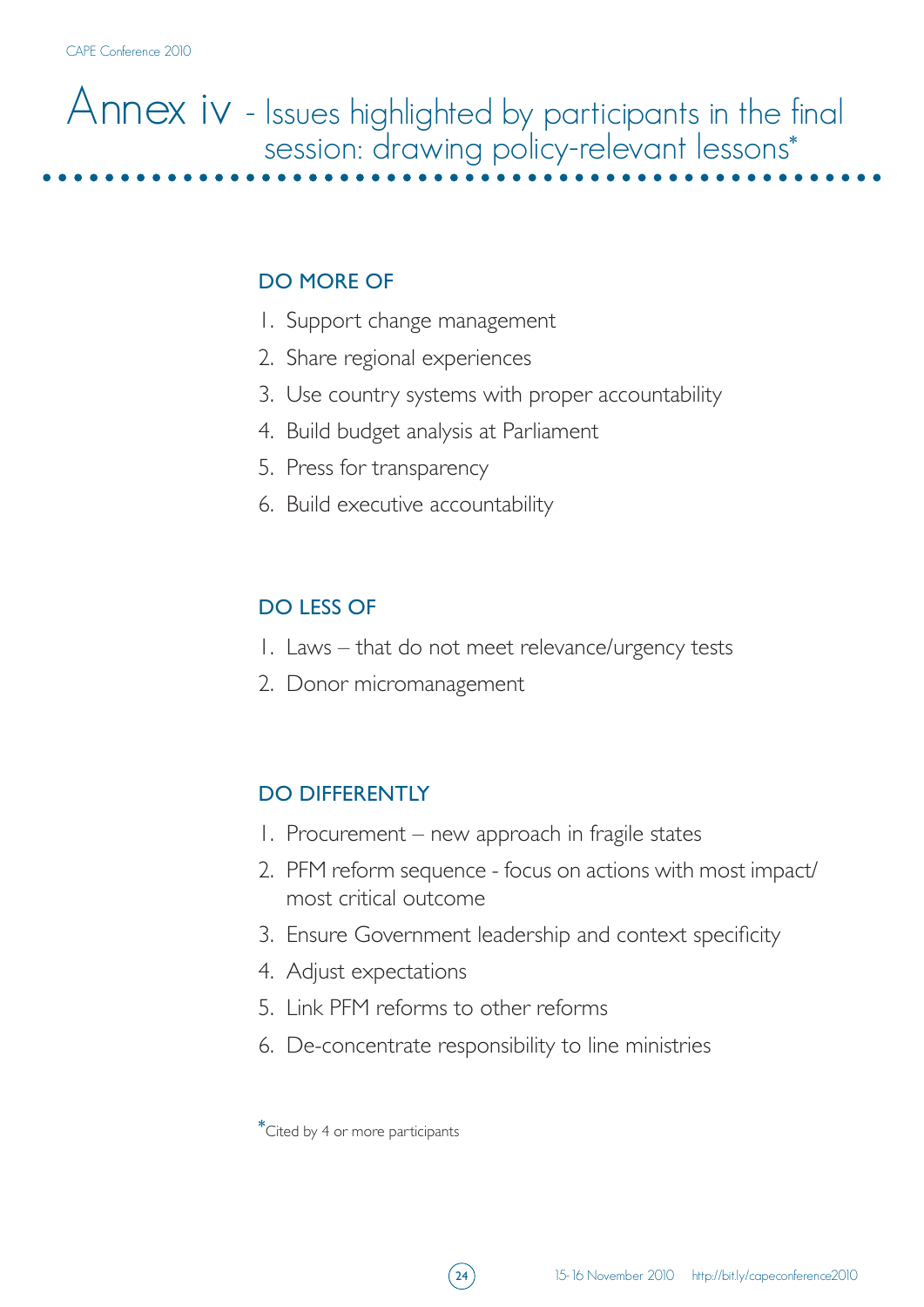# Annex v - Additional resources

Additional resources from the CAPE Conference 2010, are available from http://bit.ly/capeconference2010 including:

# **Interviews**

- 1. Graham Scott Executive Chairman, Southern Cross Advisers; former Secretary to the Treasury, New Zealand
- 2. Emilia Pires Minister of Finance, Government of the Demoncratic Republic Timor-Leste
- 3. Ali Abdi Managing director, The Horn Economic and Social Policy Institute (HESPI)
- 4. Gavin Woods former Chair of the Parliament Accounts Committee, South Africa
- 5. Steve Symansky former staff member IMF Fiscal Affairs Department
- 6. Mustafa Mastoor Deputy Minister of Finance, Afghanistan
- 7. Marcus Manuel Head of CAPE, ODI; Director of the ODI Budget Strengthening Initiative
- 8. Sanjeev Gupta Deputy Director, Fiscal Affairs Department, IMF
- 9. Patricia Alonso-Gamo Senior Advisor in the Middle East and Central Asia Department of the International Monetary Fund

# **Documents**

- 1. Public Financial Management Reforms in Fragile and Conflict-Affected States, Edward Hedger
- 2. Discussion Paper, Steve Symansky